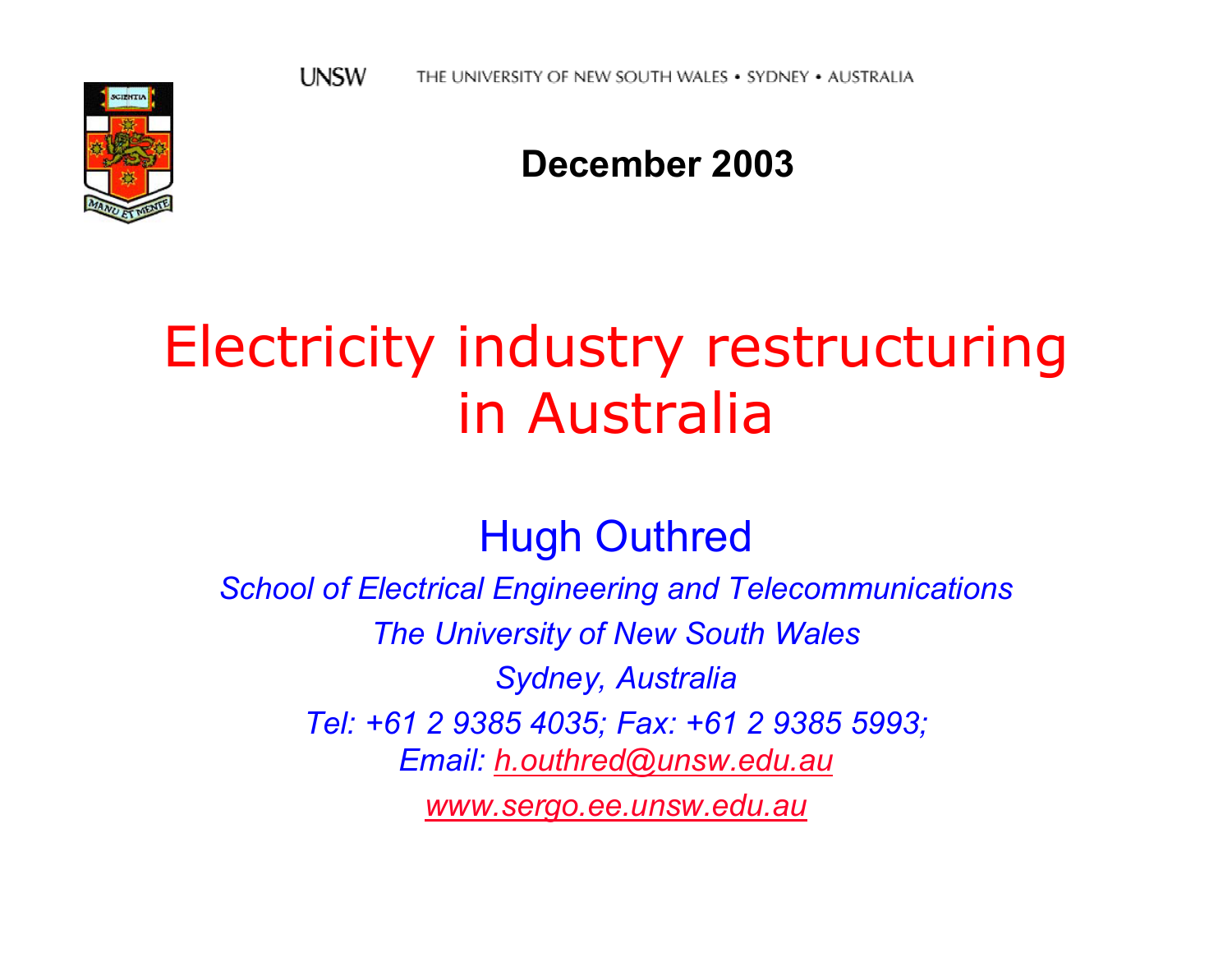UNSW THE UNIVERSITY OF NEW SOUTH WALES • SYDNEY • AUSTRALIA Electricity industry restructuring: a complex design process

- A design process *within a cultural context:*  $\mathcal{L}_{\mathcal{A}}$ – Industry-specific laws, codes & markets
- $\bullet$  A mix of technical, economic & policy issues:  $\mathcal{L}_{\mathcal{A}}$  , and the set of the set of the set of the set of the set of the set of the set of the set of the set of the set of the set of the set of the set of the set of the set of the set of the set of the set of th Physical behaviour continuous & cooperative  $\mathcal{L}_{\mathcal{A}}$ Commercial behaviour individual & competitive
- Restructuring is still a learning situation:
	- A "social experiment" with few "safe exits"
	- $\mathcal{L}_{\mathcal{A}}$  , and the set of the set of the set of the set of the set of the set of the set of the set of the set of the set of the set of the set of the set of the set of the set of the set of the set of the set of th No complete successes, some notable failures
	- $\mathcal{L}_{\mathcal{A}}$  , and the set of the set of the set of the set of the set of the set of the set of the set of the set of the set of the set of the set of the set of the set of the set of the set of the set of the set of th Must solve commercial, technical & institutional challenges *to keep the lights on at the right price*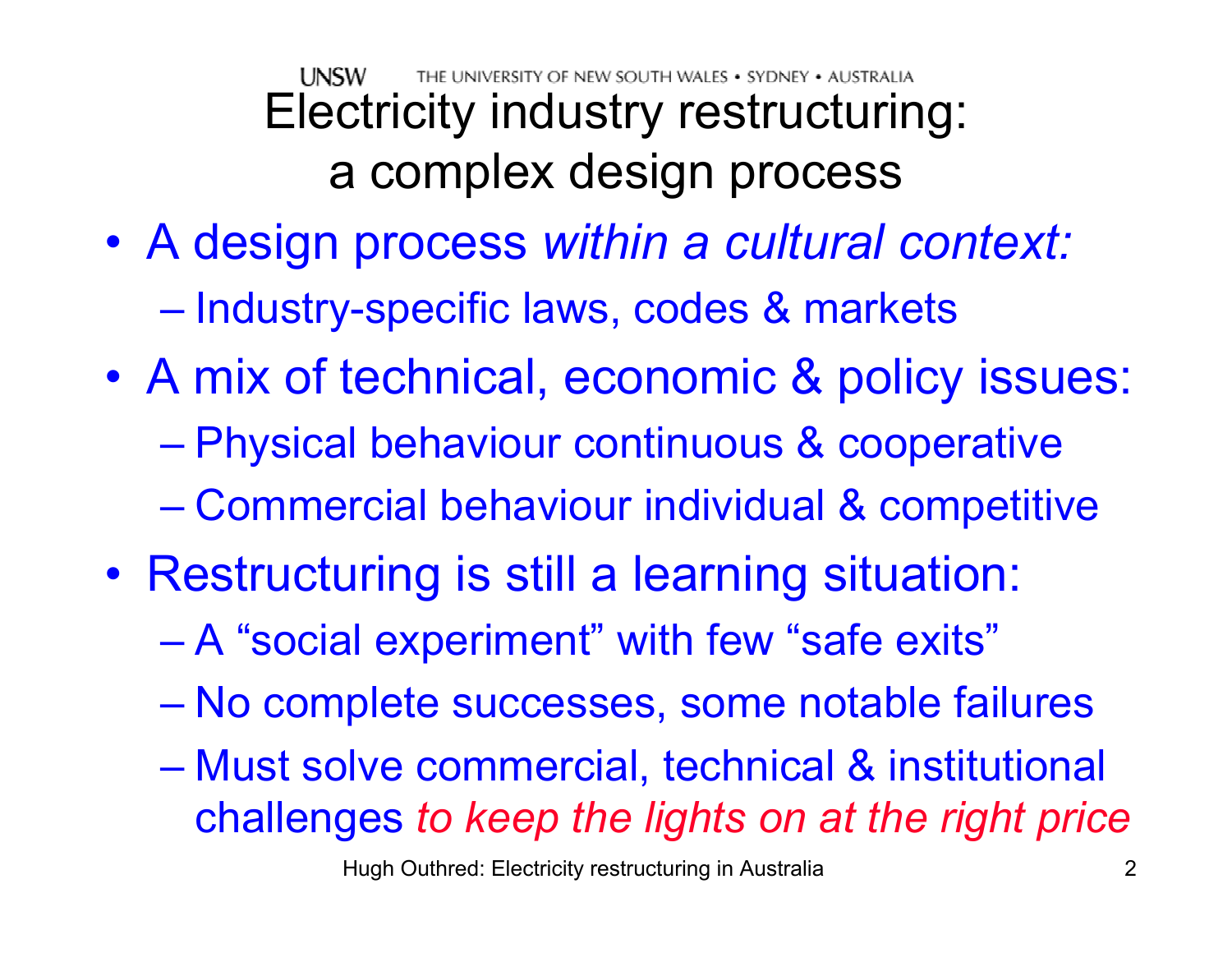## Key lessons to date (Joskow, May '03):

- Electricity market design:
	- Doesn't matter much when:
		- Demand is moderate, supply elastic, ownership not concentrated & transmission not congested
	- $\mathcal{L}_{\mathcal{A}}$  , and the set of the set of the set of the set of the set of the set of the set of the set of the set of the set of the set of the set of the set of the set of the set of the set of the set of the set of th – Does matter when this is not the case, eg:
		- Few hours when demand high & network congested
- $\bullet$ • Key aspects of good market design:
	- (approximate) nodal pricing
	- Derivatives including financial transmission rights
	- –Consistent energy and ancillary service markets
	- $\mathcal{L}_{\mathcal{A}}$  , and the set of the set of the set of the set of the set of the set of the set of the set of the set of the set of the set of the set of the set of the set of the set of the set of the set of the set of th – Retail markets with spot & forward pricing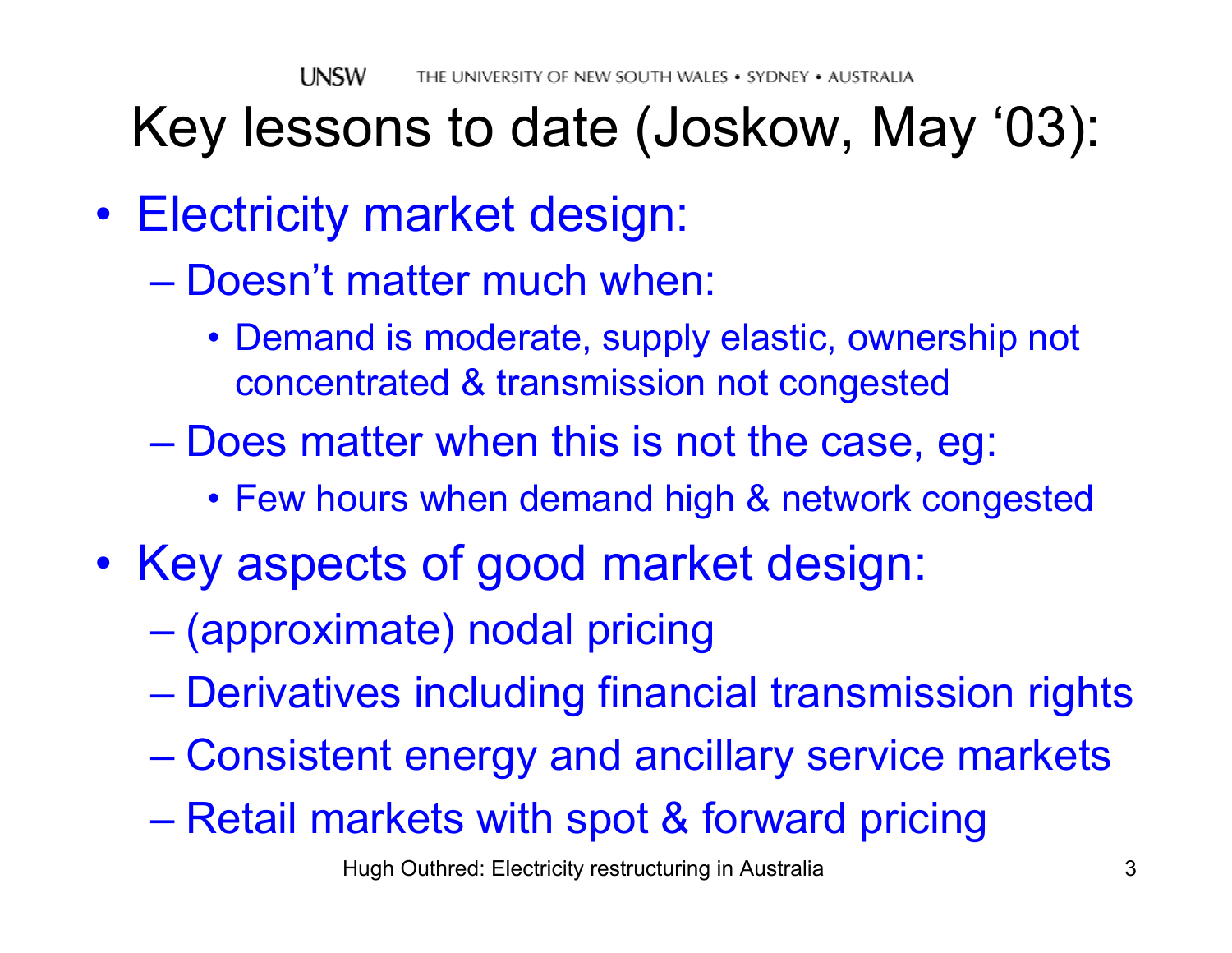#### The central challenge of electricity restructuring: *to make economics & engineering compatible*

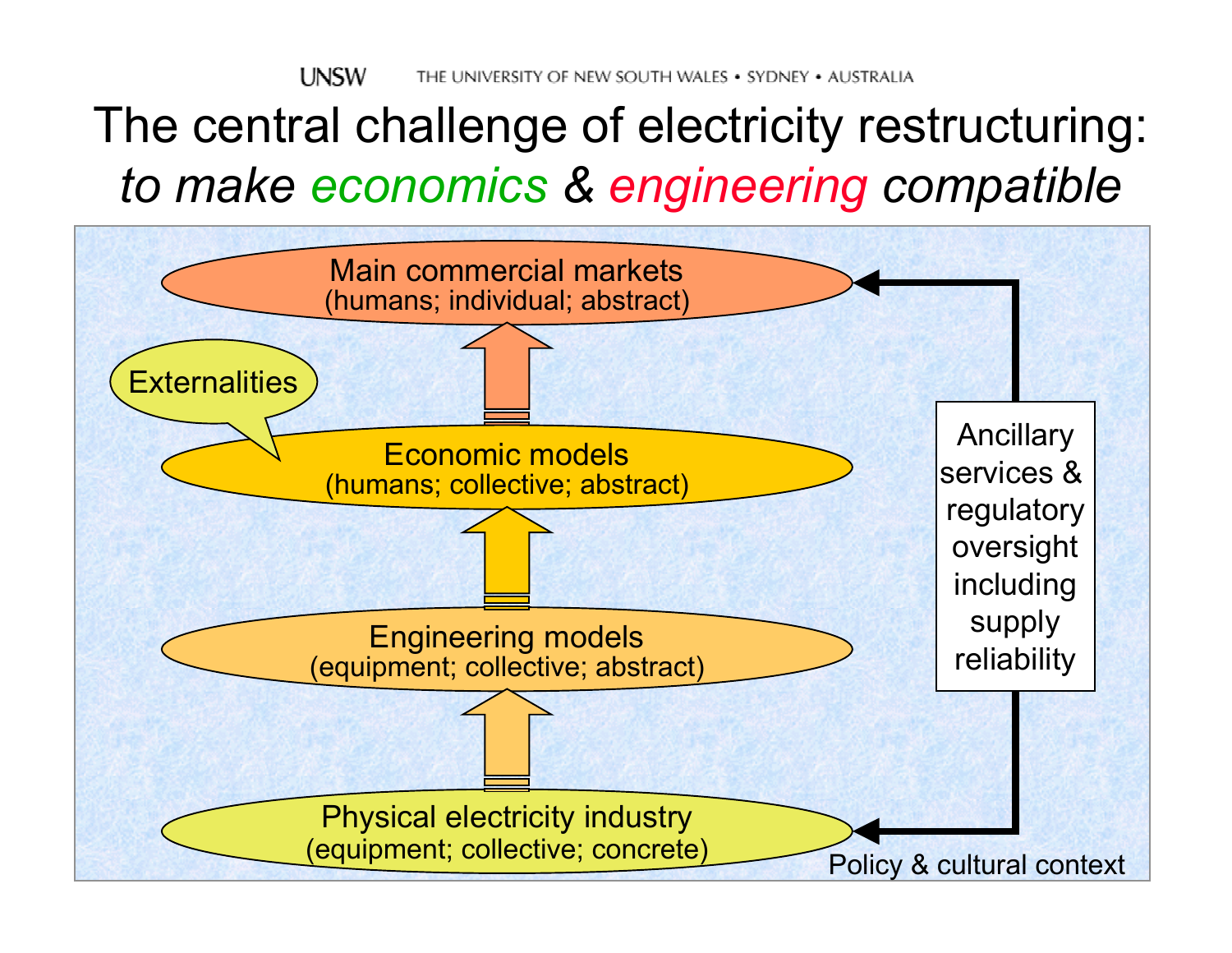## Comparison of SMD & Australian National Electricity Market

| <b>Standard market design</b>                    | <b>Australian NEM</b>                                       |
|--------------------------------------------------|-------------------------------------------------------------|
| <b>Independent RTO</b>                           | Single independent RTO,<br><b>ISO &amp; market operator</b> |
| Day-ahead market with<br>central unit commitment | Ex-ante 5/30 minute market<br>without unit commitment       |
| <b>LMP &amp; FTRS</b>                            | Hub & spoke LMP & FTRs;                                     |
|                                                  | <b>Merchant transmission</b>                                |
| <b>Resource adequacy</b>                         | High price cap \$10,000/MWH                                 |
| requirement                                      | +10-yr gen & network outlook                                |
| No network rate pancaking                        | No wheeling or pancaking                                    |
| <b>Market power mitigation</b>                   | <b>Market power mitigation</b>                              |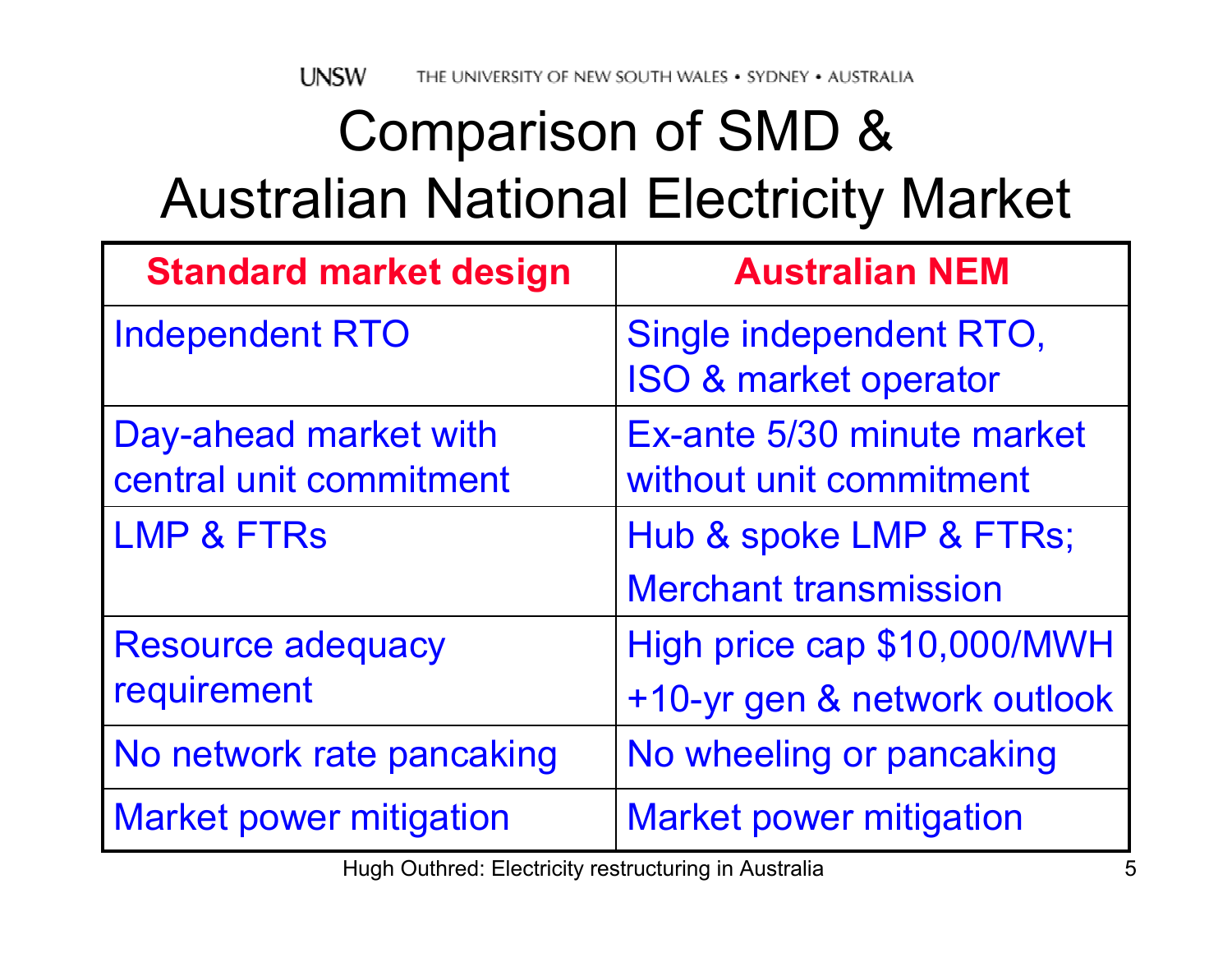## The Australian approach to electricity industry restructuring

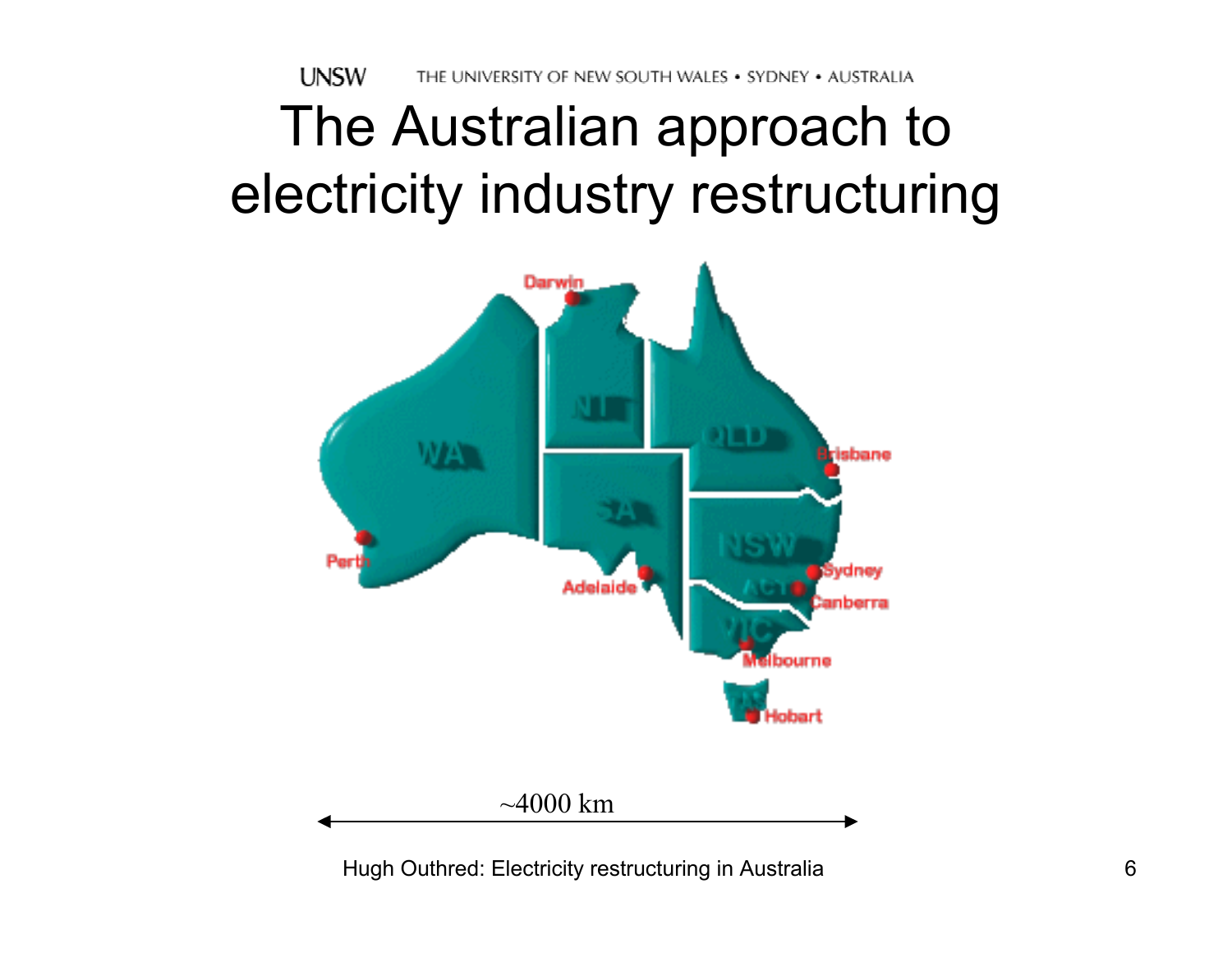**UNSW** THE UNIVERSITY OF NEW SOUTH WALES . SYDNEY . AUSTRALIA

## Timeline for electricity trading

(locational detail & active demand-side participation matter)

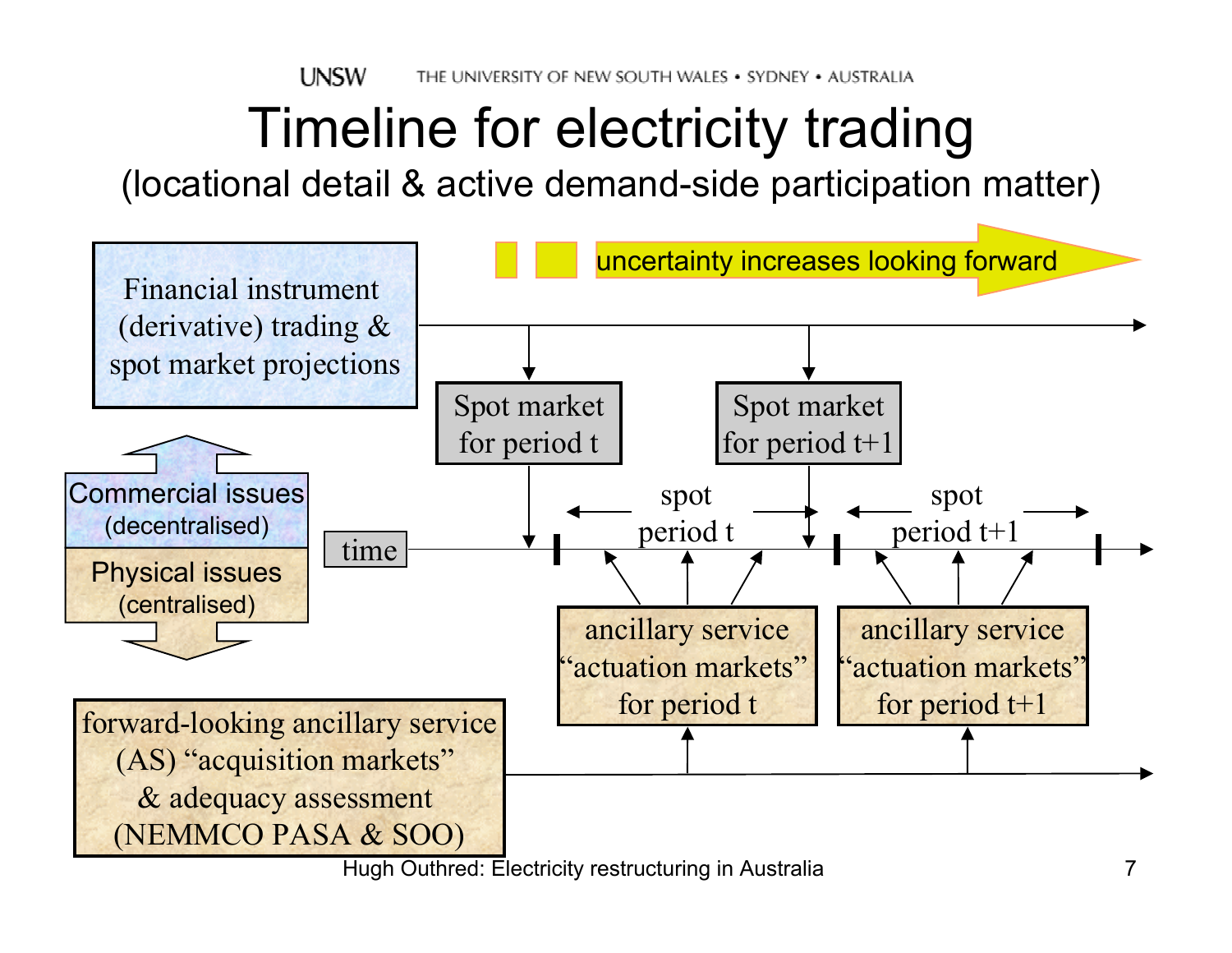## Australia: COAG restructuring process

- 1899:
	- $\mathcal{L}_{\mathcal{A}}$  , and the set of the set of the set of the set of the set of the set of the set of the set of the set of the set of the set of the set of the set of the set of the set of the set of the set of the set of th Courses on electricity industry restructuring
- 1990-2:
	- COAG agreed to consider reform (1990)
	- $\mathcal{L}_{\mathcal{A}}$ – Industry Commission report (1991):
		- Poor investment decisions:- excess capacity
		- Excessive staff levels & cross subsidies in pricing
		- *Recommended a competitive 'national grid'*
	- $\mathcal{L}_{\mathcal{A}}$  , and the set of the set of the set of the set of the set of the set of the set of the set of the set of the set of the set of the set of the set of the set of the set of the set of the set of the set of th National Grid Management Council formed:
		- Implement COAG policy on electricity restructuring
	- National Grid Protocol, First Issue (Dec 1992)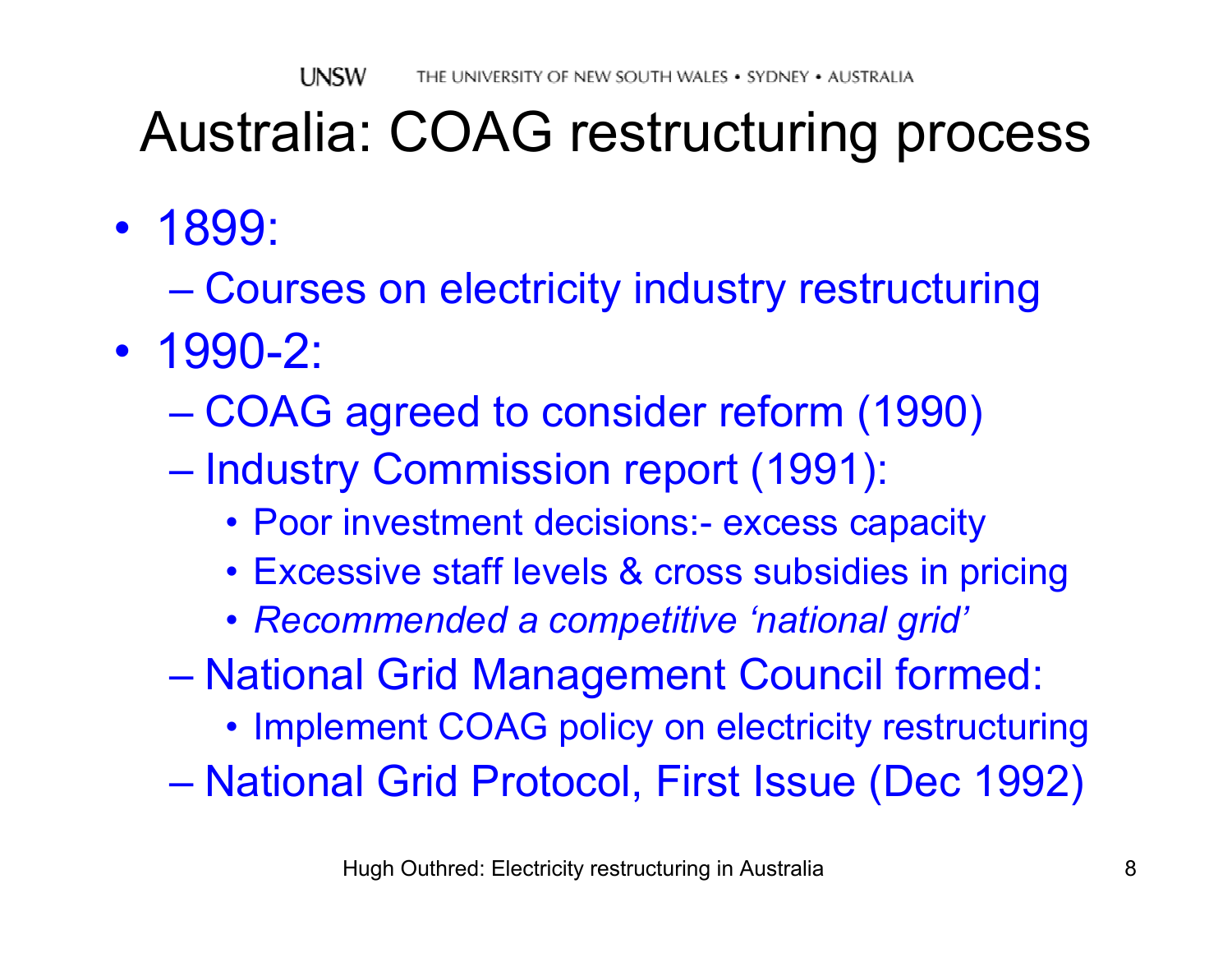## Australia: COAG restructuring process

- 1993: NGMC 'Paper trial' of two options:
	- Interconnected regional pools:
		- Including network losses & interconnector flow constraints
	- Centralised commitment, capacity contracts, CFDs
- 1994-98:
	- Competition policy & Trade Practices Act
	- Federal & state-level regulators established
	- Development of National Electricity Code:
		- Trading experiments & training using NEM design from 1995
	- $\mathcal{L}_{\mathcal{A}}$  , and the set of the set of the set of the set of the set of the set of the set of the set of the set of the set of the set of the set of the set of the set of the set of the set of the set of the set of th NSW & Victorian markets started '94 & '96; joined in 1997
	- Updated Queensland market started 1997
	- NEM commenced 13 December 1998
- 2002:
	- –Council of Australian Governments' energy market review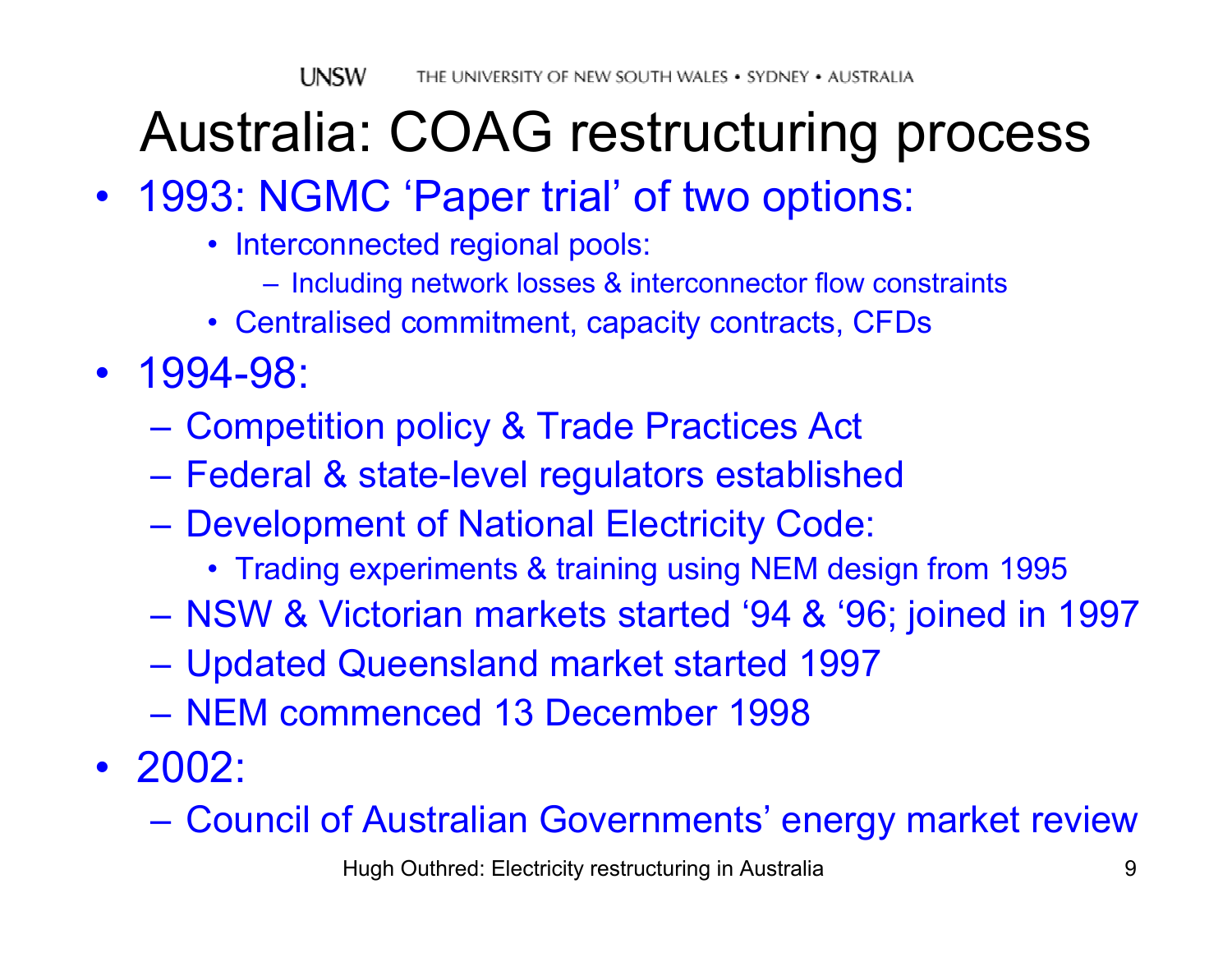### COAG Response to the Review (Ministerial Council on Energy, 11 December 03)

- MCE recommends to COAG the establishment of:
	- A single energy market governance body
	- A new national legislative framework
	- Two new statutory commissions from 1/7/04: (electricity & gas markets & networks)
		- Australian Energy Market Commission:
			- Rule making & market development (replacing NECA)
		- Australian Energy Regulator
			- To be constituted as autonomous part of ACCC)
			- Market & network regulation
- National network planning process with apparently less emphasis on merchant transmission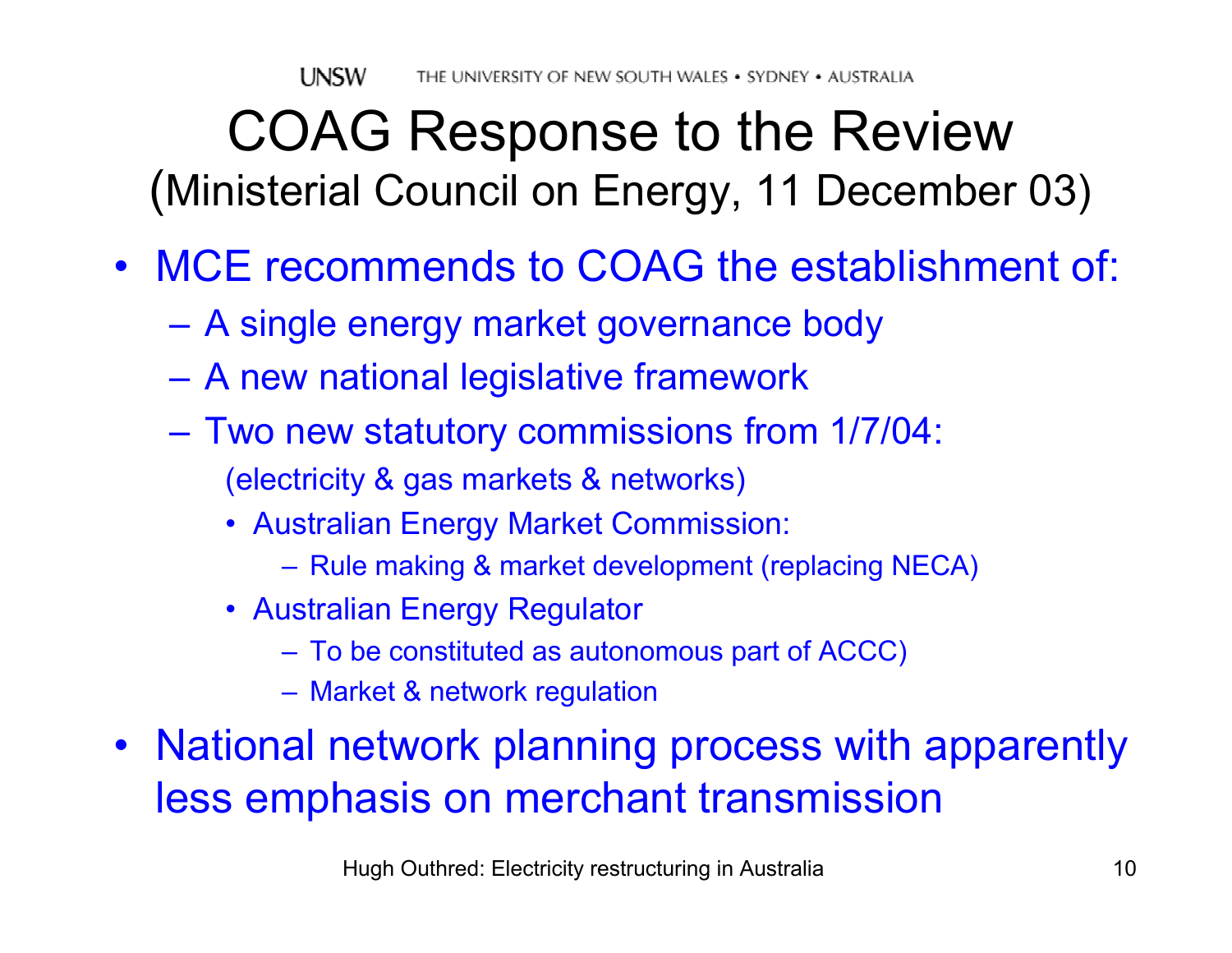# Scope of the NEM

- Queensland
- New South Wales & ACT
- Victoria
- South Australia
- Tasmania (on connection to the mainland)

NEM regions are indicated, and their boundaries need not be on state borders (e.g. two regions in NSW)



 $\text{Hugh } \text{Out}^\text{D}_{\text{Copy of the MERC} \text{ and } \text{DIGS} \text{ and } \text{DIGS} \text{ and } \text{DIGS} \text{ and } \text{DIGS} \text{ and } \text{DIGS} \text{ and } \text{DIGS} \text{ and } \text{DIGS} \text{ and } \text{DIGS} \text{ and } \text{DIGS} \text{ and } \text{DIGS} \text{ and } \text{DIGS} \text{ and } \text{DIGS} \text{ and } \text{DIGS} \text{ and } \text{DIGS} \text{ and } \text{DIGS} \text{ and } \text{DIGS} \$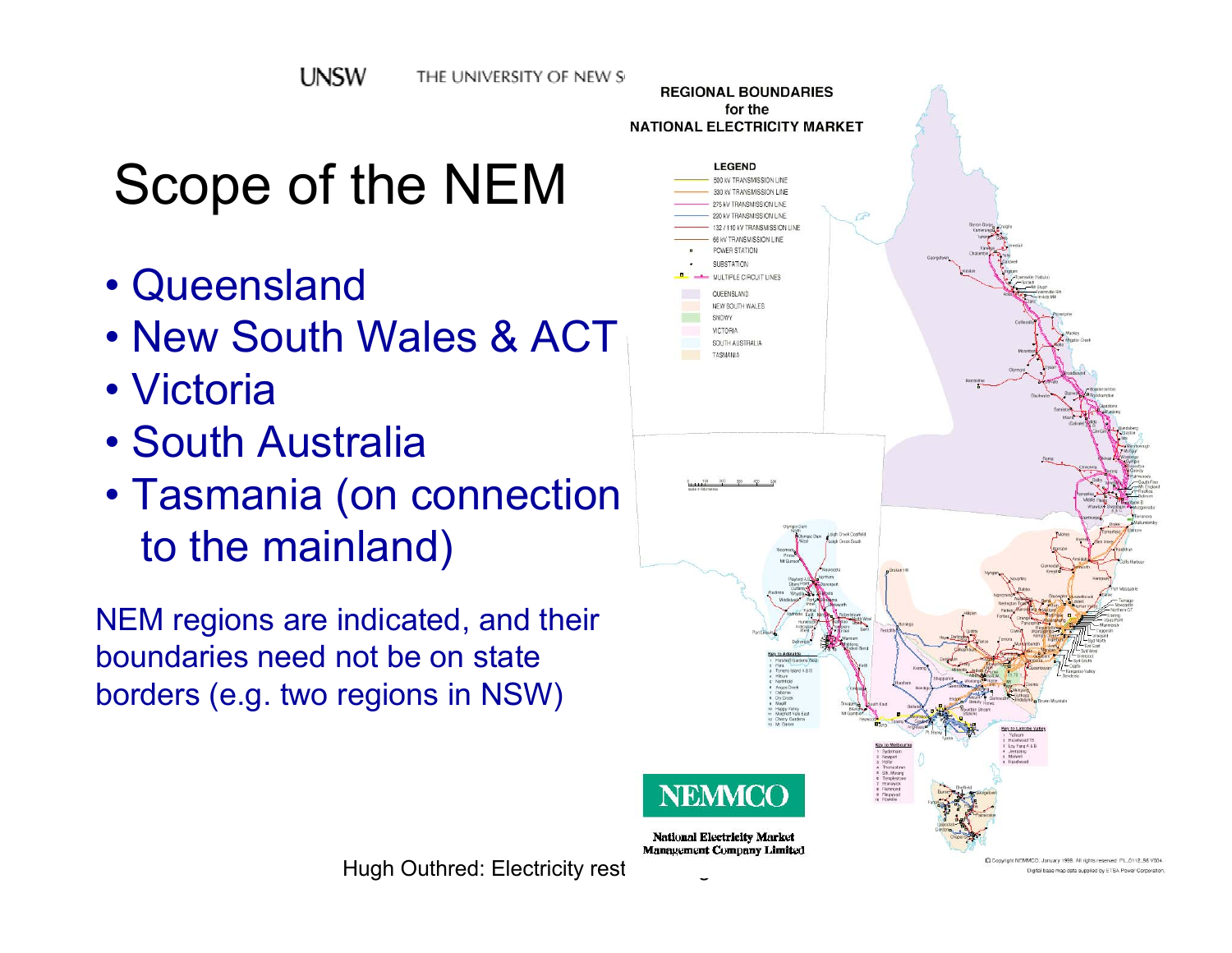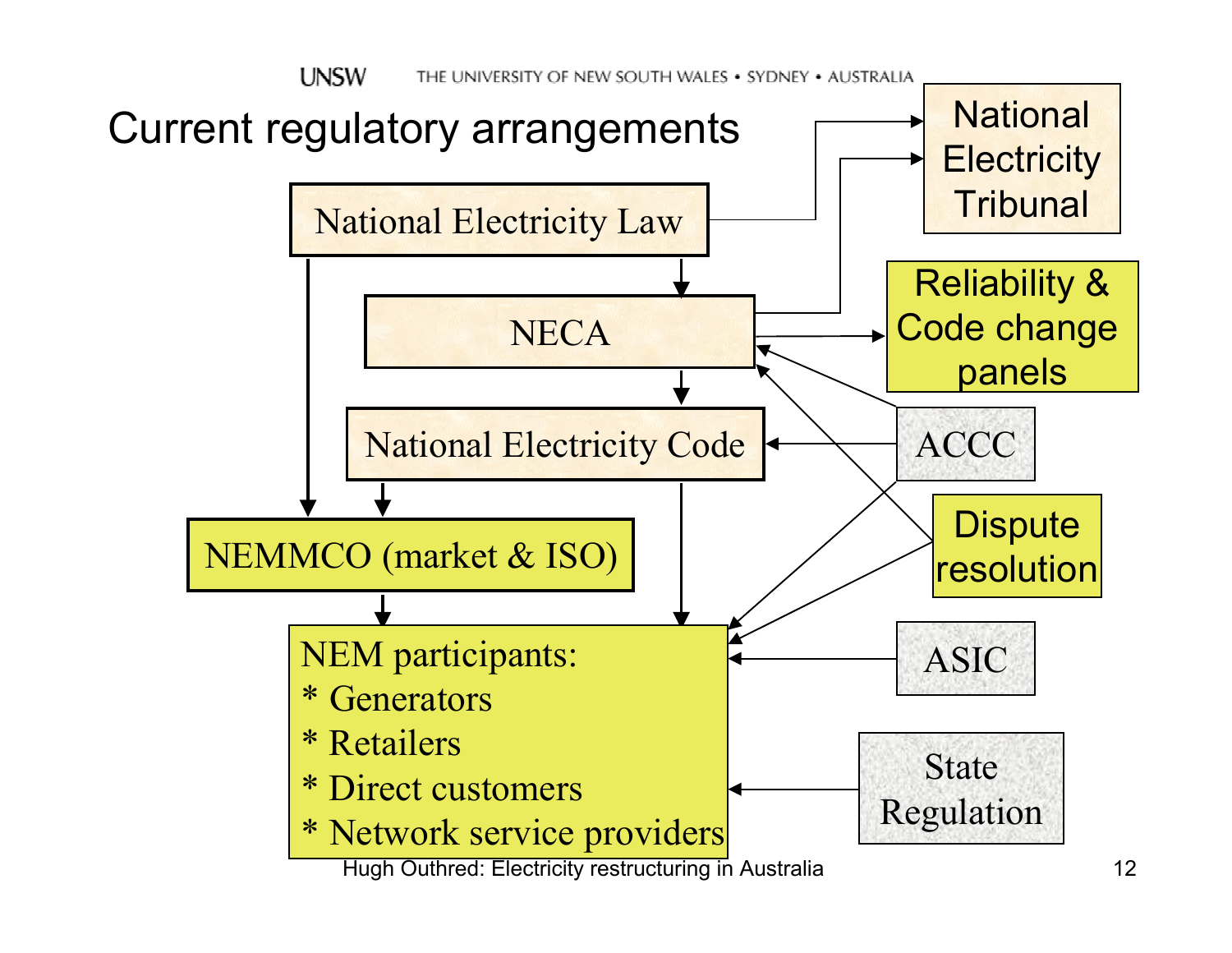# Key NEM features

- NEM covers all participating states:
	- $\mathcal{L}_{\mathcal{A}}$  , and the set of the set of the set of the set of the set of the set of the set of the set of the set of the set of the set of the set of the set of the set of the set of the set of the set of the set of th – Hub & spoke approximation to nodal pricing
	- Ancillary services, spot market & projections
	- $\mathcal{L}_{\mathcal{A}}$  , and the set of the set of the set of the set of the set of the set of the set of the set of the set of the set of the set of the set of the set of the set of the set of the set of the set of the set of th Derivative trading, including auctions of interregional settlement residues (FTRs)
	- State-owned market & system operator: NEMMCO
	- $\mathcal{L}_{\mathcal{A}}$  , and the set of the set of the set of the set of the set of the set of the set of the set of the set of the set of the set of the set of the set of the set of the set of the set of the set of the set of th – Compulsory participants in NEM:
		- All dispatchable generators & merchant links > 30 MW
		- Network service providers & retailers
- $\bullet$ Contestable consumers may buy from NEM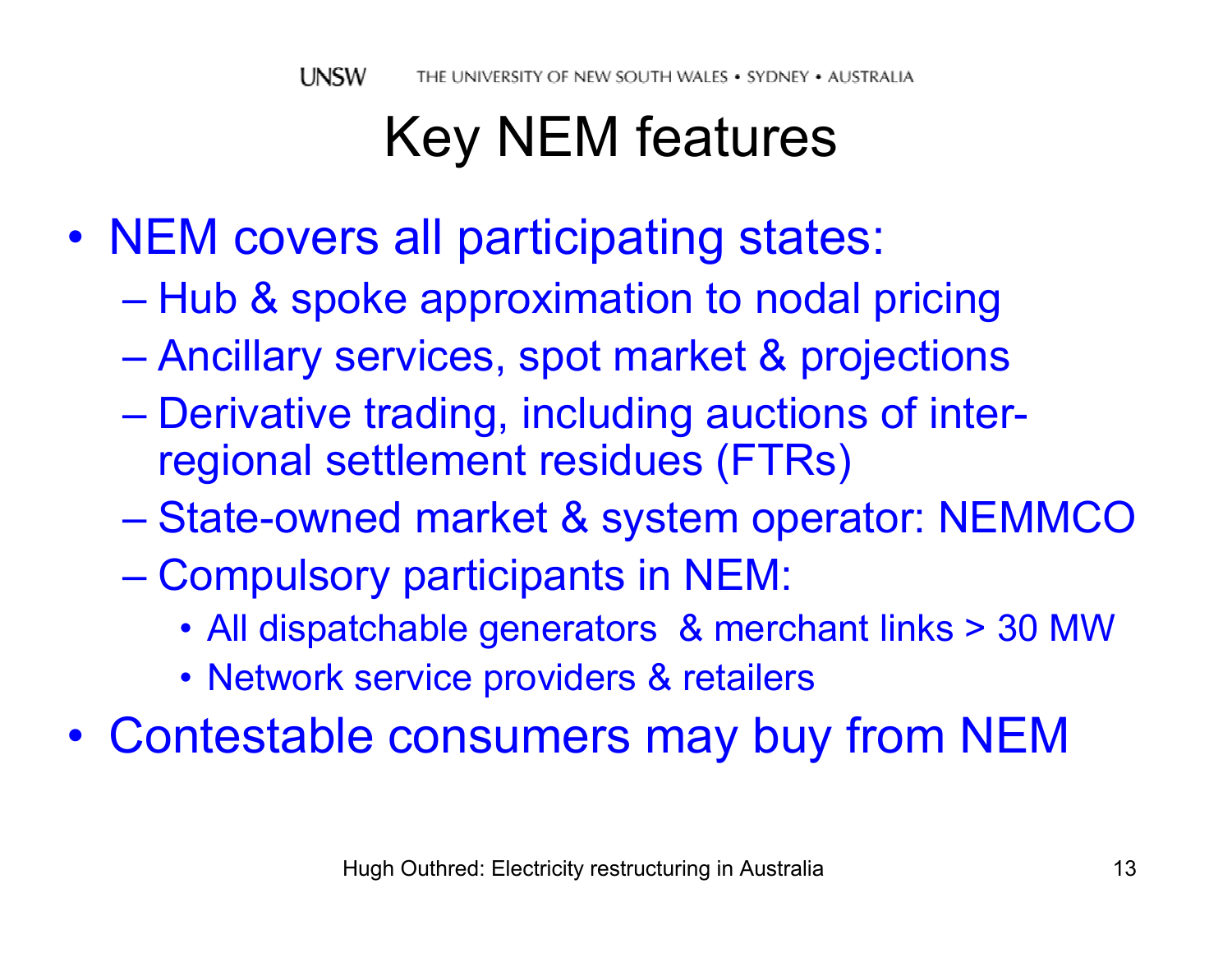**UNSW** THE UNIVERSITY OF NEW SOUTH WALES • SYDNEY • AUSTRALIA

### Electricity industry structure in SE Australia

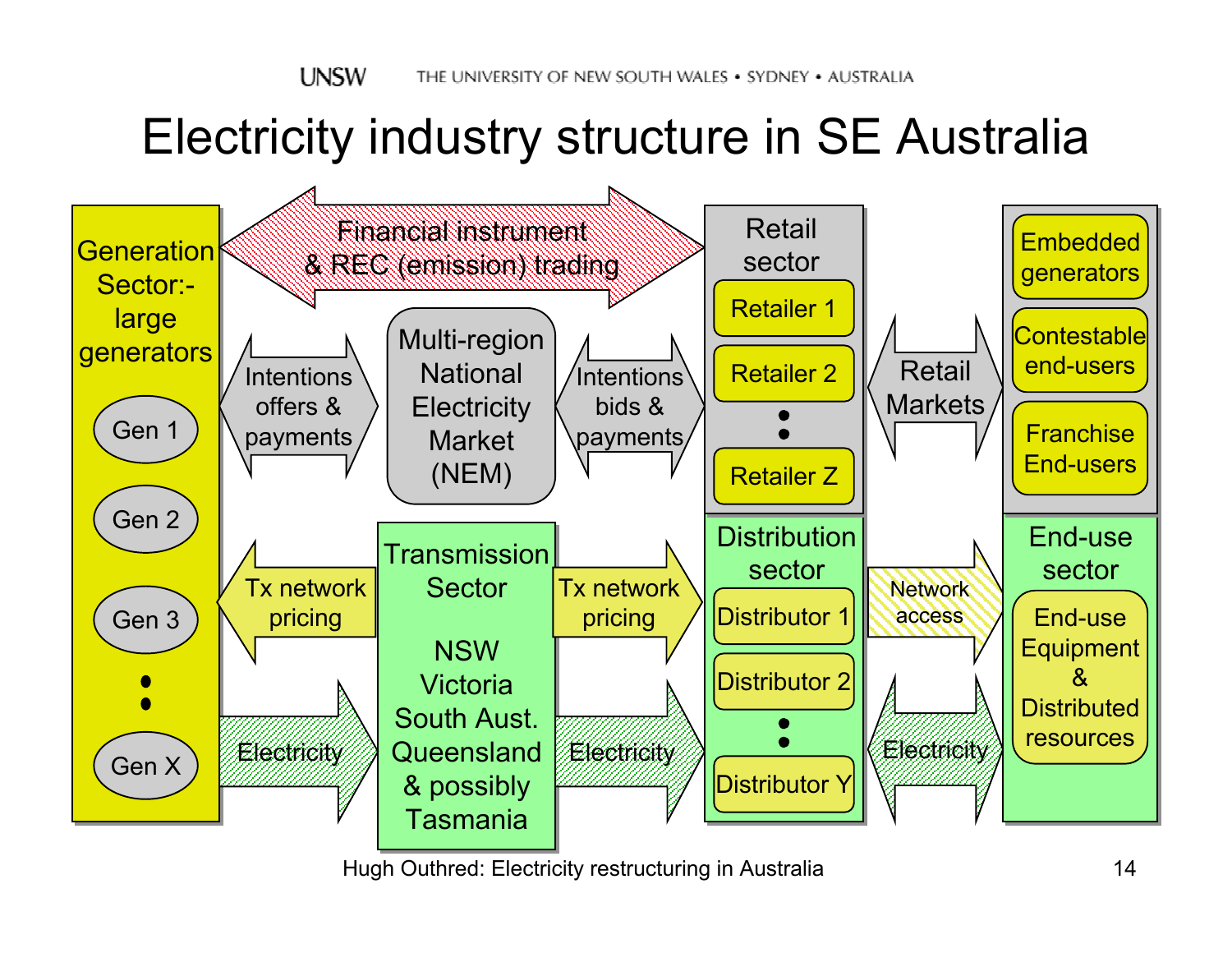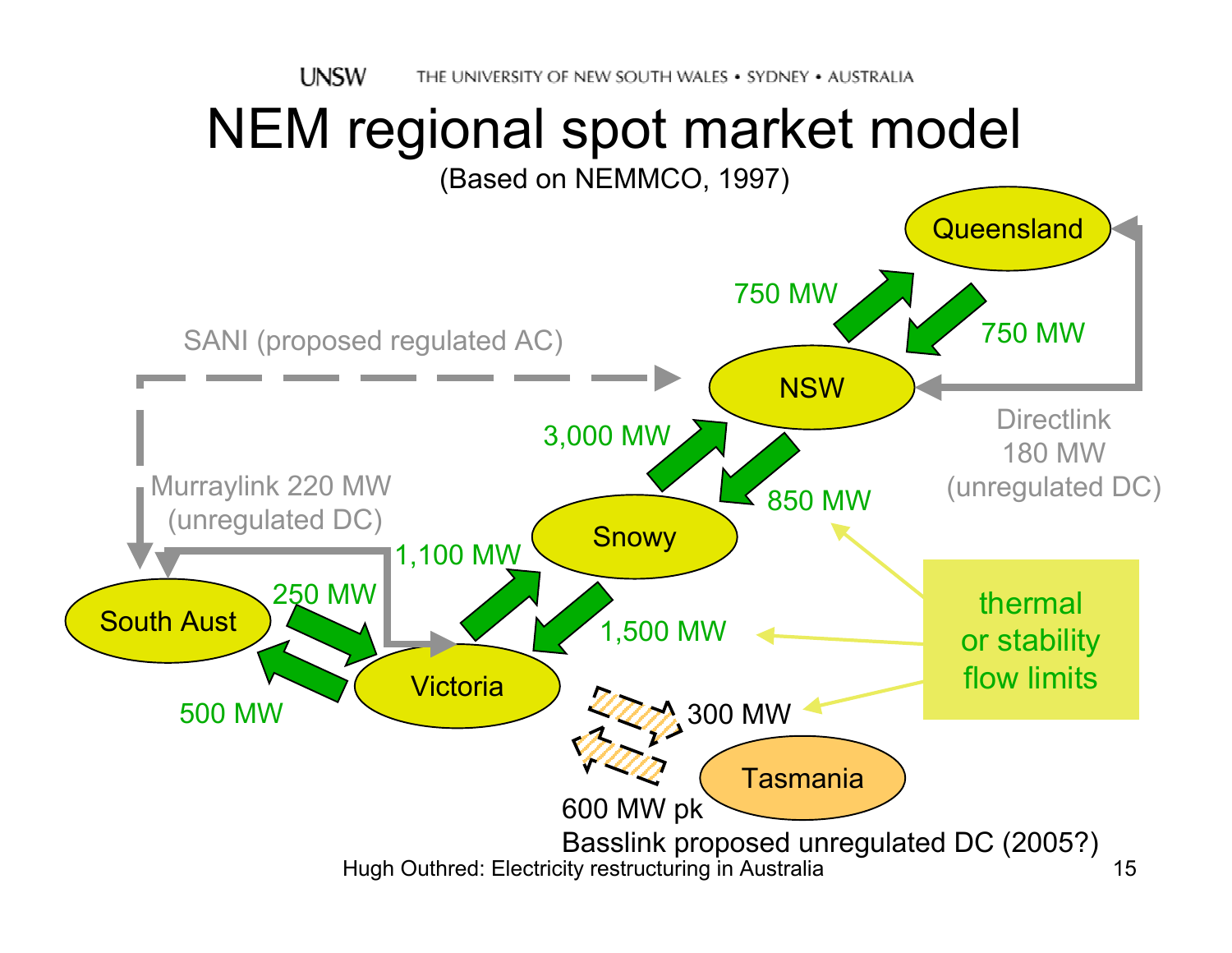## Region boundaries & inter-connectors

- Regions boundaries selected so that:
	- $\mathcal{L}_{\mathcal{A}}$ – Transmission constraints are rare within a region
	- $\mathcal{L}_{\mathcal{A}}$  , and the set of the set of the set of the set of the set of the set of the set of the set of the set of the set of the set of the set of the set of the set of the set of the set of the set of the set of th Frequently-occurring constraints are placed on region boundaries
- Region boundaries to be reset as required:  $\mathcal{L}_{\mathcal{A}}$  , and the set of the set of the set of the set of the set of the set of the set of the set of the set of the set of the set of the set of the set of the set of the set of the set of the set of the set of th Whenever a constraint occurs > 50 hours/year
- An merchant inter-connector is allowed if:
	- –– dispatchable so that it can bid like a generator:
		- 'Directlink' operating since July 2000:
			- 180 MW DC link between NSW & Queensland regions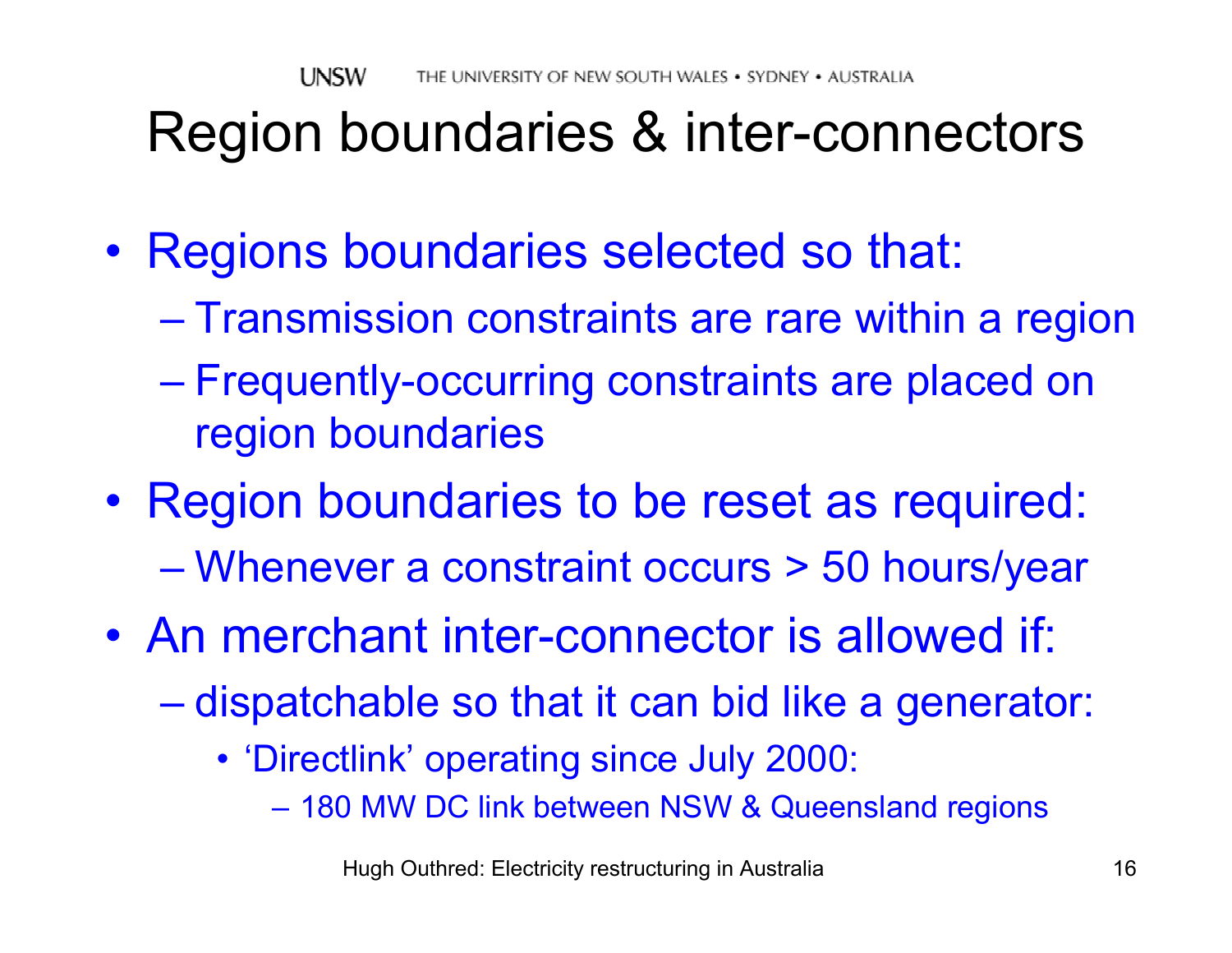## Modelling regulated interconnectors & intra-region location

- Regulated interconnector between 2 regions
	- – Modelled by a linearised marginal loss function:
		- A 'dynamic' network loss factor that depends on flow
		- Flow limits (security or thermal criteria)
- $\bullet$  Locational effects within regions
	- $\mathcal{L}_{\mathcal{A}}$  , and the set of the set of the set of the set of the set of the set of the set of the set of the set of the set of the set of the set of the set of the set of the set of the set of the set of the set of th Modelled by 'static' network loss factors (LFs)
		- Annual average of estimated half-hour marginal losses for each generator node & group of consumer nodes
	- Intra-regional constraints not modelled but a 'constrained-on' generator cannot set price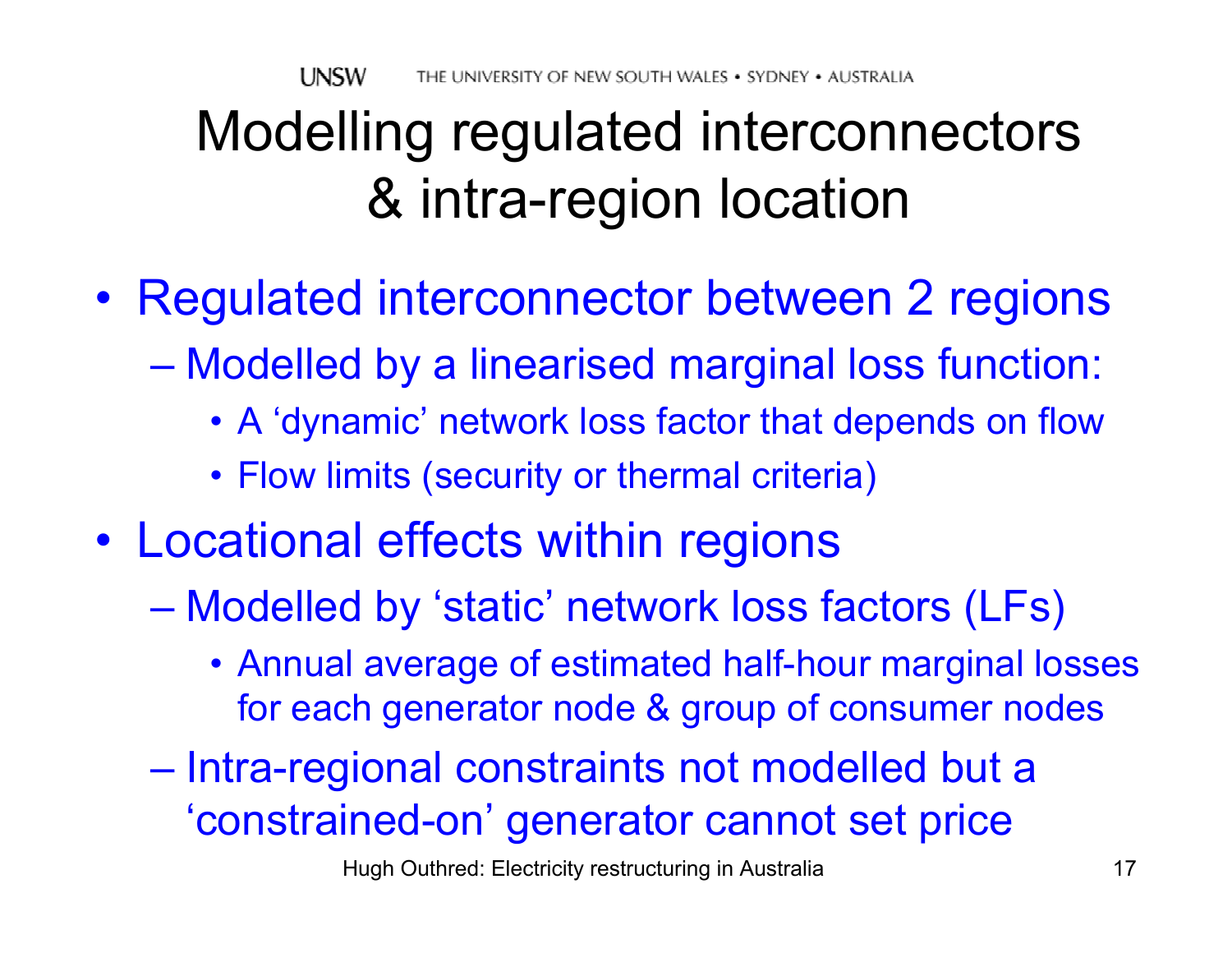## NEM processes for managing supply-demand balance

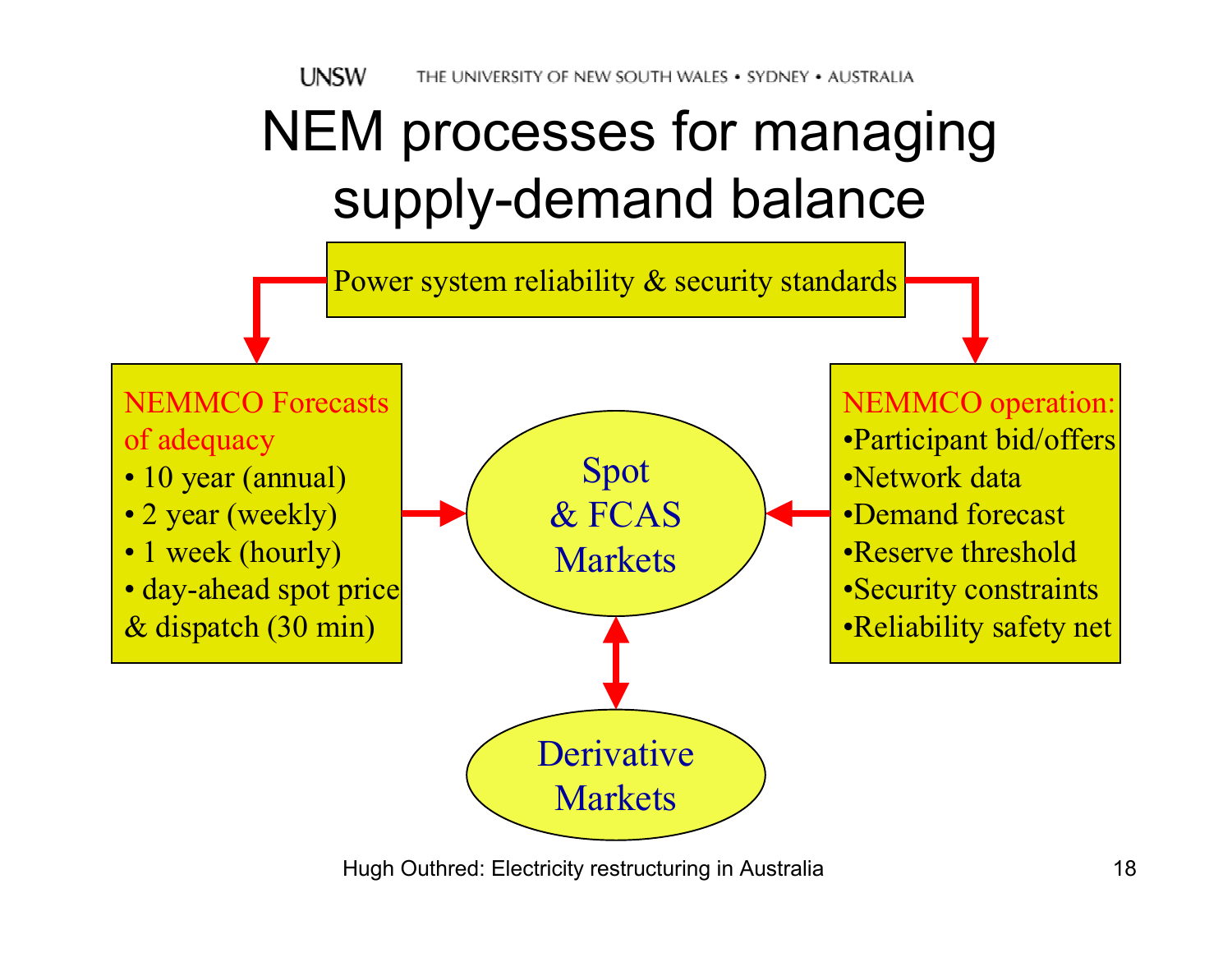## NEM Pre-dispatch, Dispatch & AGC

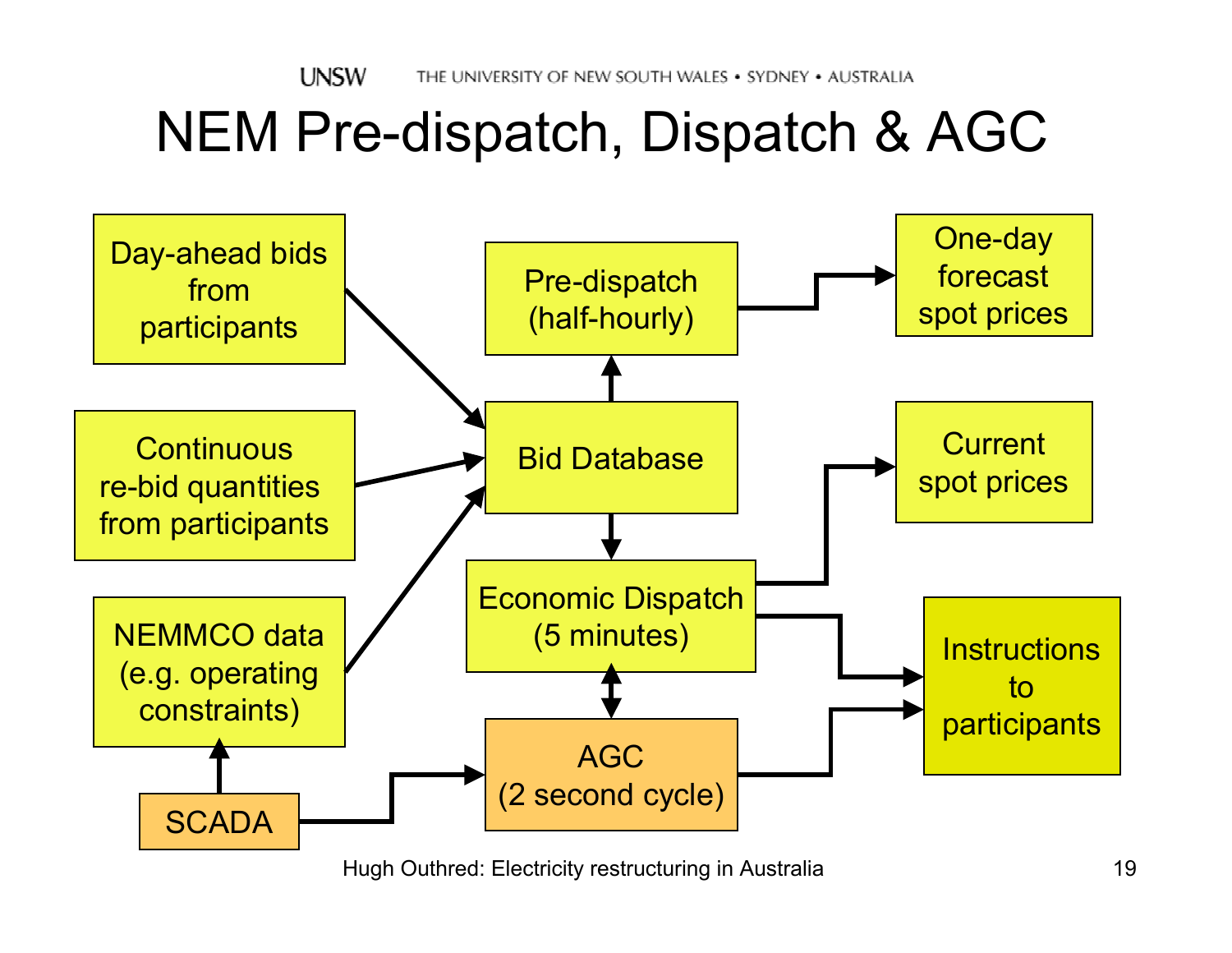

**Statement of opportunities** (SOO) is intended to inform generation and network investment decisions (10 year horizon, yearly update)

**Medium term projection of system adequacy** (PASA) is intended to inform nearterm reliability assessment and reserve trader process (2 yr horizon, weekly update)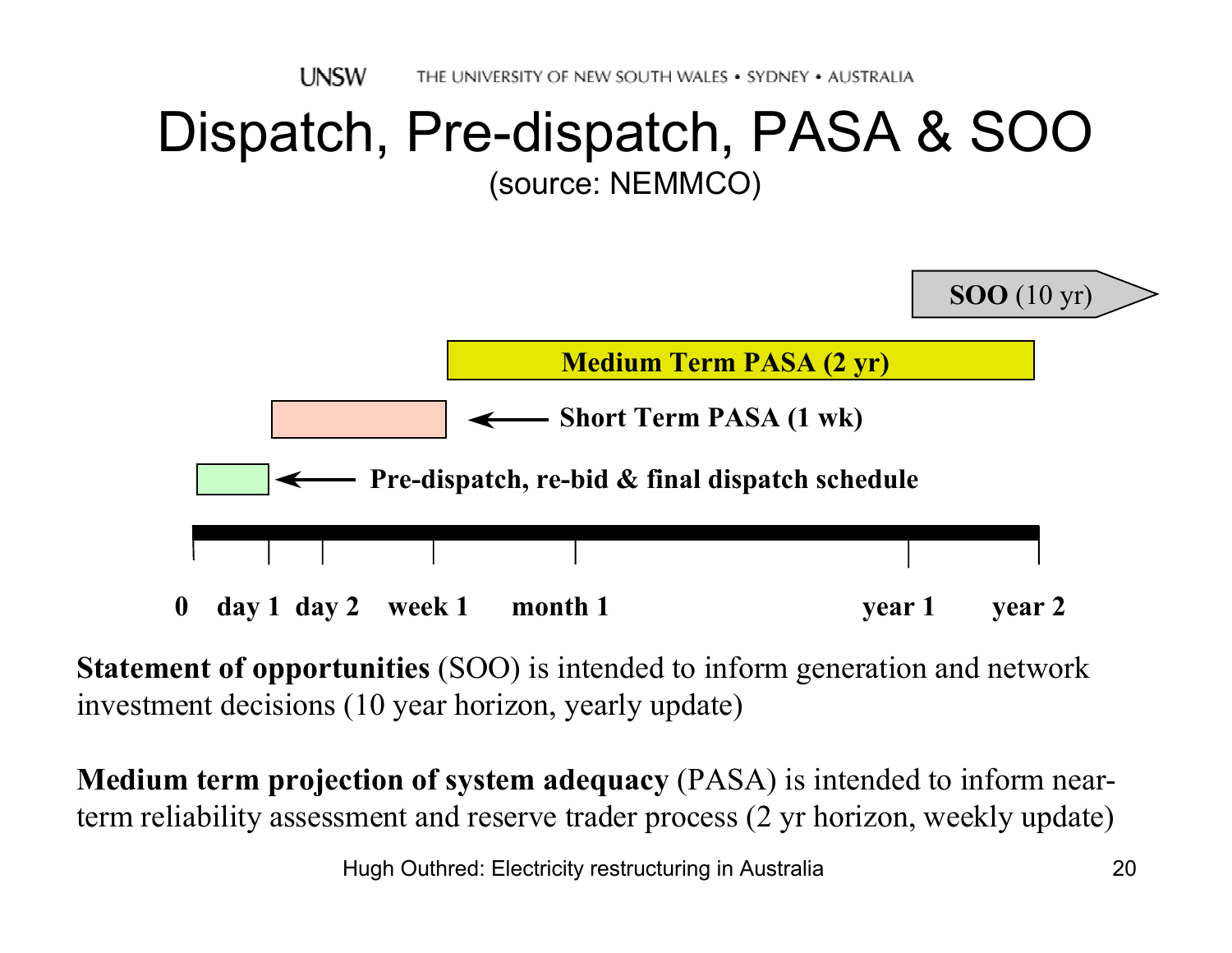**UNSW** THE UNIVERSITY OF NEW SOUTH WALES . SYDNEY . AUSTRALIA

### PASA & reserve trader

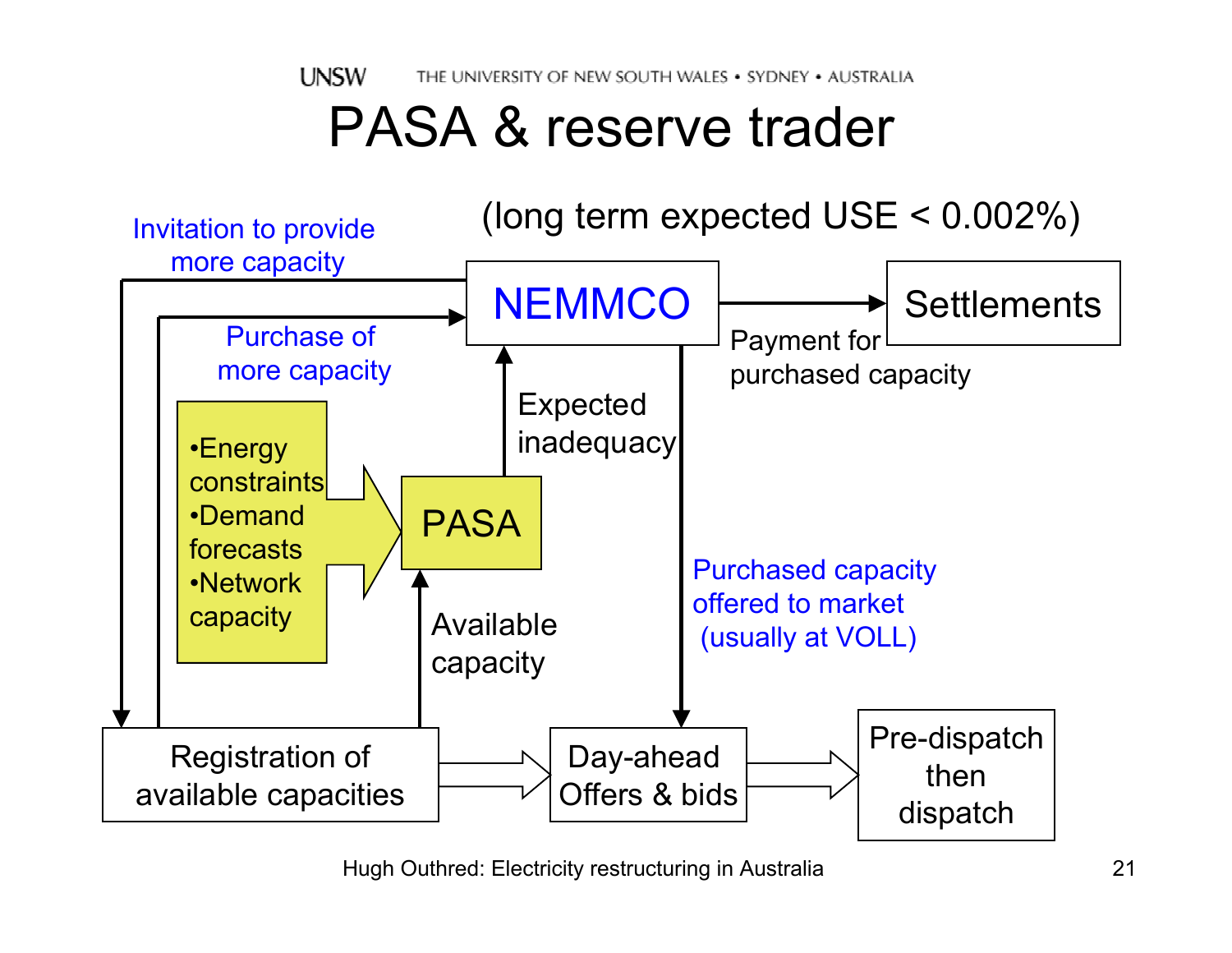## Derivative trading in support of NEM

- $\bullet$ • Trading in swap & cap contracts:
	- $\mathcal{L}_{\mathcal{A}}$  , and the set of the set of the set of the set of the set of the set of the set of the set of the set of the set of the set of the set of the set of the set of the set of the set of the set of the set of th – Bilateral trading
	- Over-the-counter instruments
	- $\mathcal{L}_{\mathcal{A}}$  , and the set of the set of the set of the set of the set of the set of the set of the set of the set of the set of the set of the set of the set of the set of the set of the set of the set of the set of th Exchange-traded CFDs (swaps)
- Inter-regional hedges:
	- Specialised form of financial instrument:
		- to manage regional price difference risks
		- funded by interconnector settlement residues
	- – NEMMCO inter-regional settlement residue auctions:
		- Commenced in 1999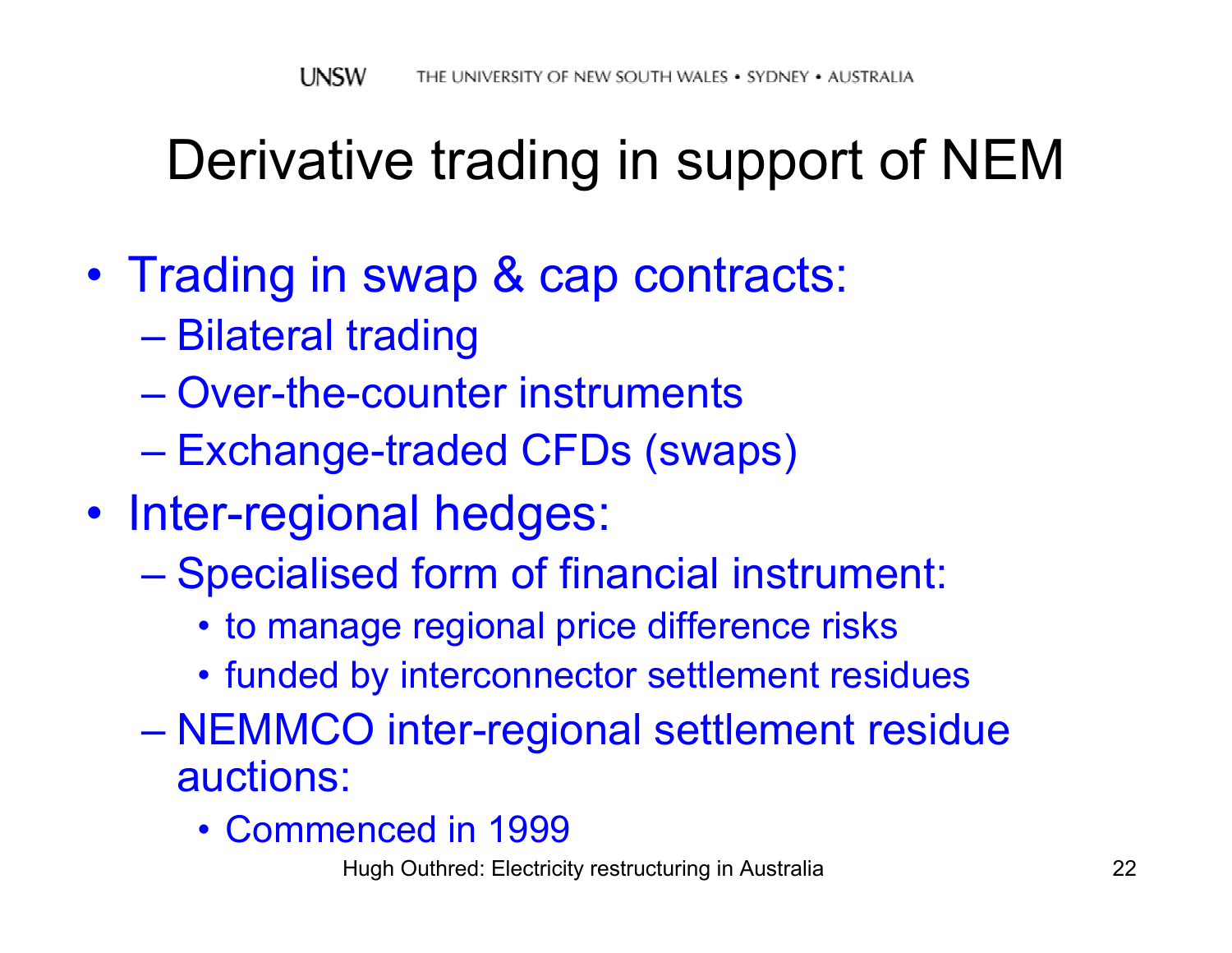## Key derivative markets

- $\bullet$  Forward contracts (futures)
	- $\mathcal{L}_{\mathcal{A}}$  Expected spot price for a defined load shape & period (eg flat annual demand)
	- Either OTC or exchange traded
- $\bullet$ • Call options
- $\bullet$ • Renewable energy certificates
	- $\mathcal{L}_{\mathcal{A}}$  , and the set of the set of the set of the set of the set of the set of the set of the set of the set of the set of the set of the set of the set of the set of the set of the set of the set of the set of th Available to qualifying generators
	- – $-$  Increasing to 9,500 GWH pa at 2010 then constant to 2020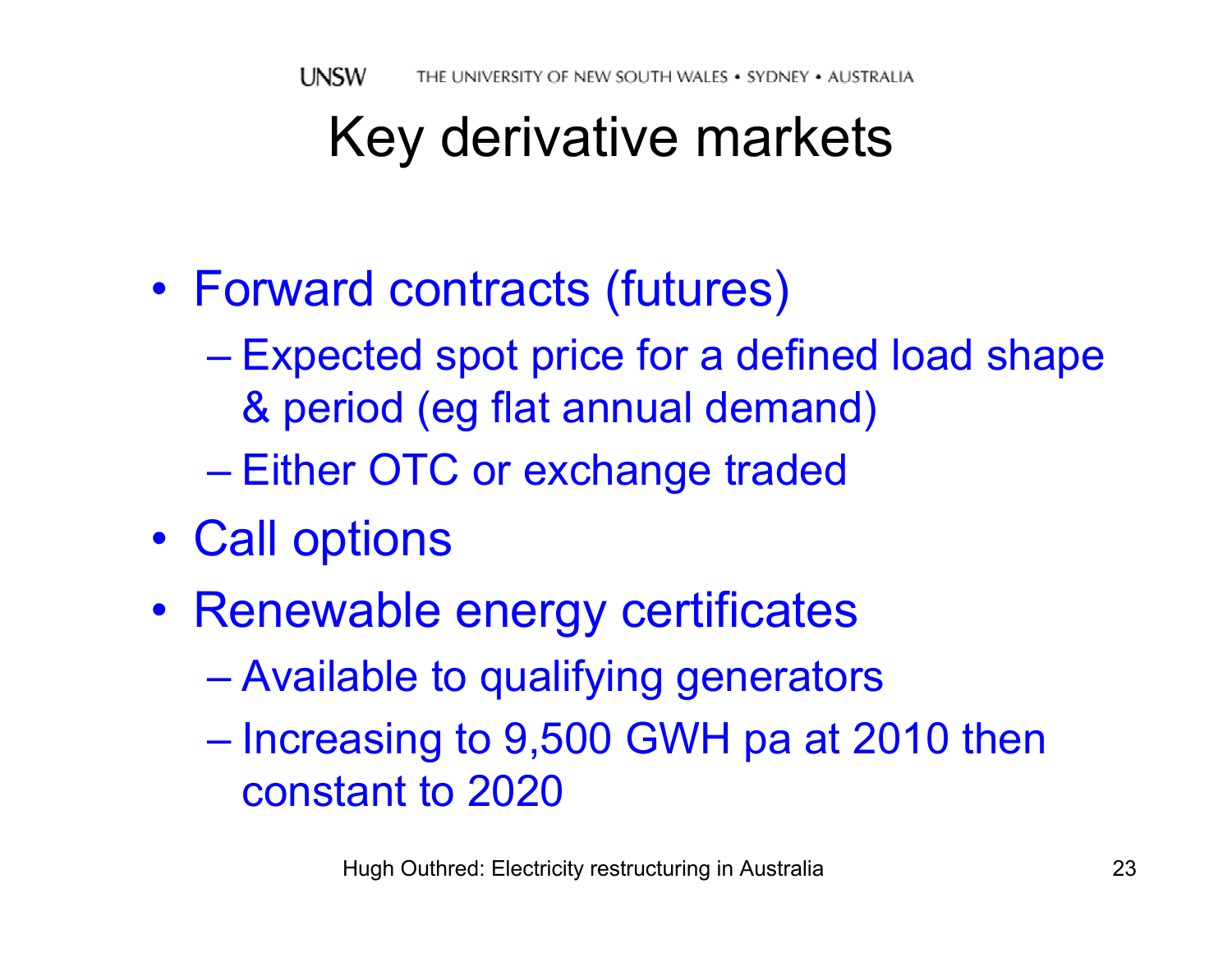#### Reducing generation to raise spot market price (graph courtesy of Intelligent Energy Systems EMIS facility)

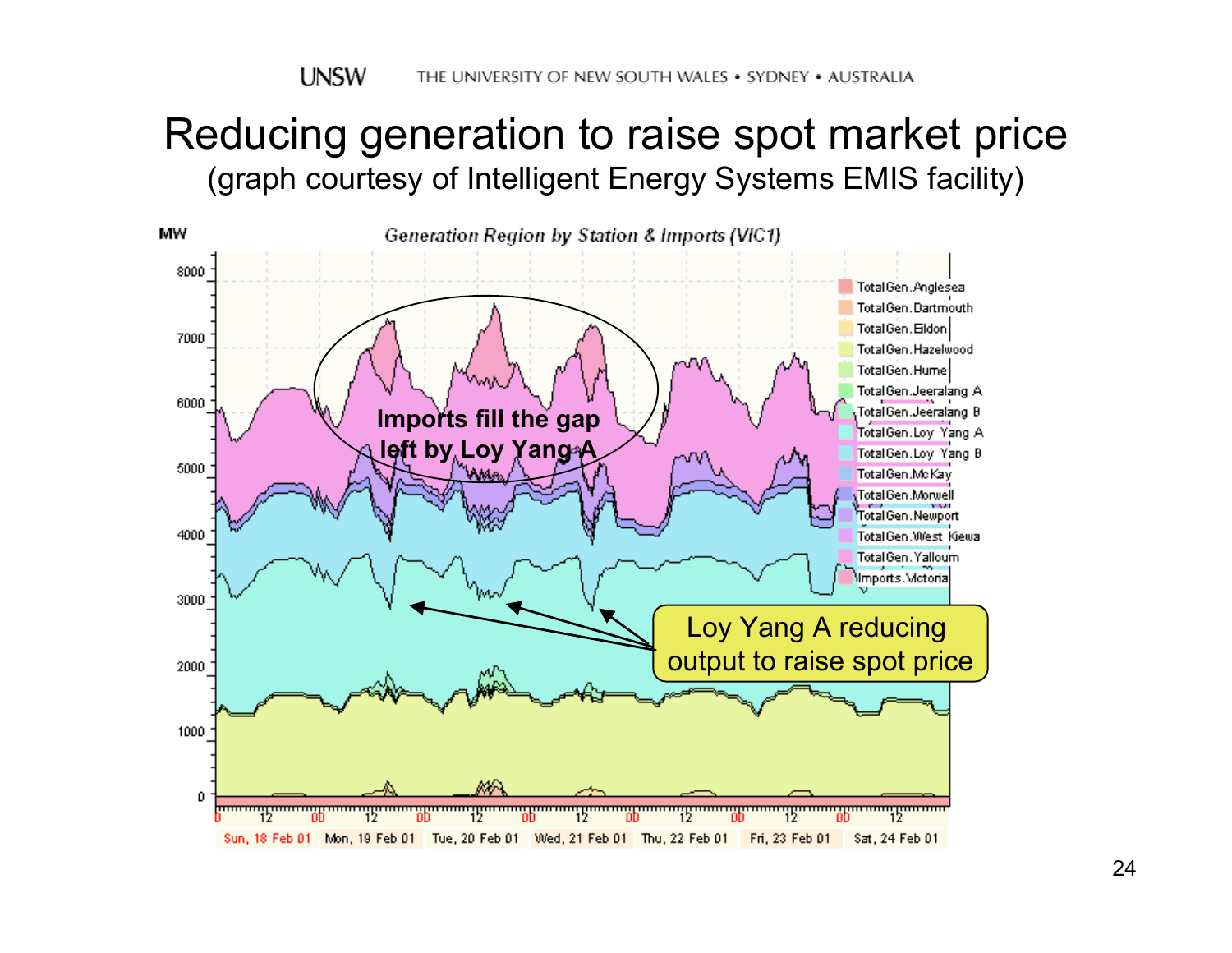**UNSW** THE UNIVERSITY OF NEW SOUTH WALES • SYDNEY • AUSTRALIA

#### Demand side response to high spot price: NEM Victorian region, 8/2/01 (NECA, 2001) (note: derivative contract cover usually high)

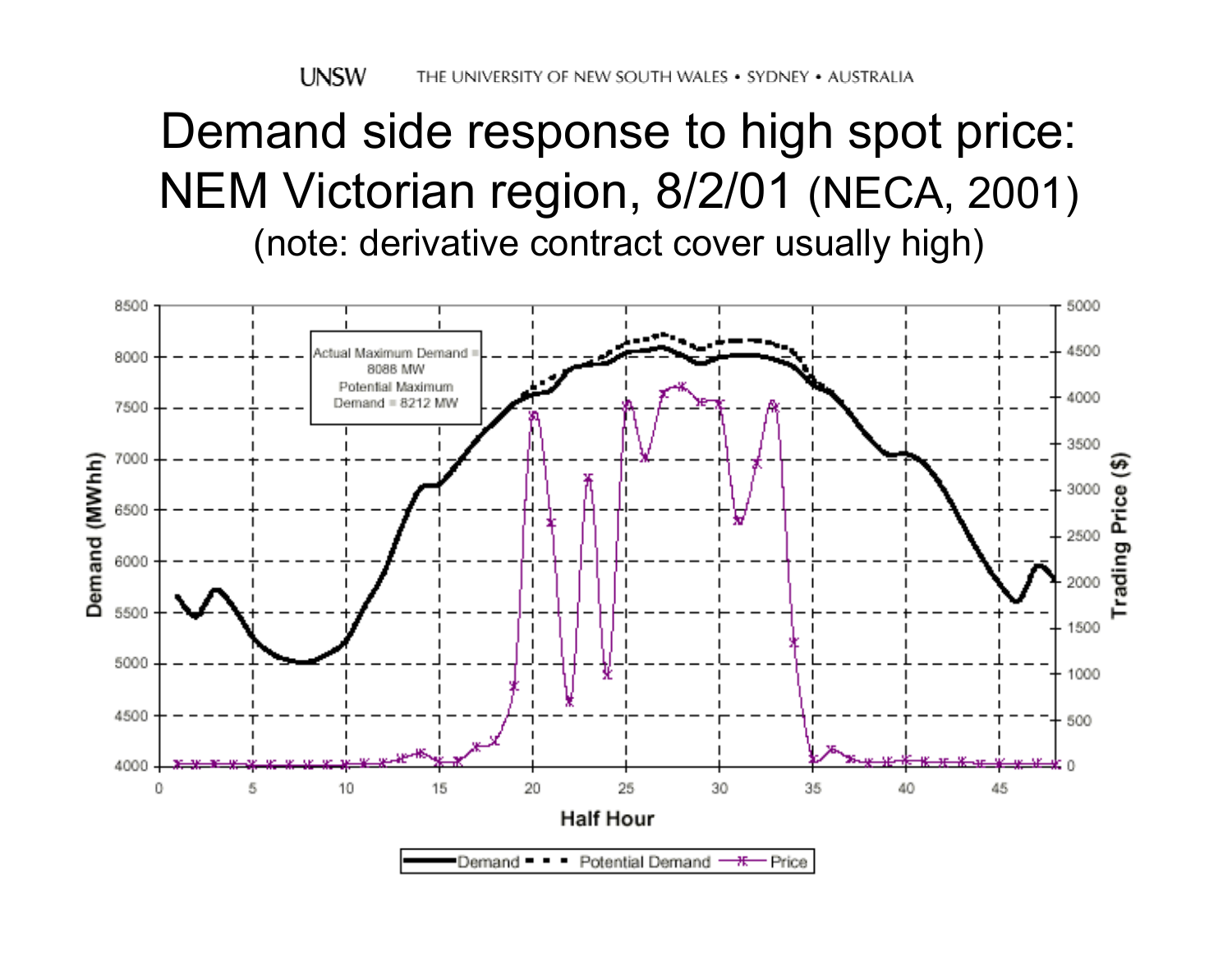## Cumulative spot price duration curve, NSW July-September 2003 (NECA, 03Q3 Stats, 2003)

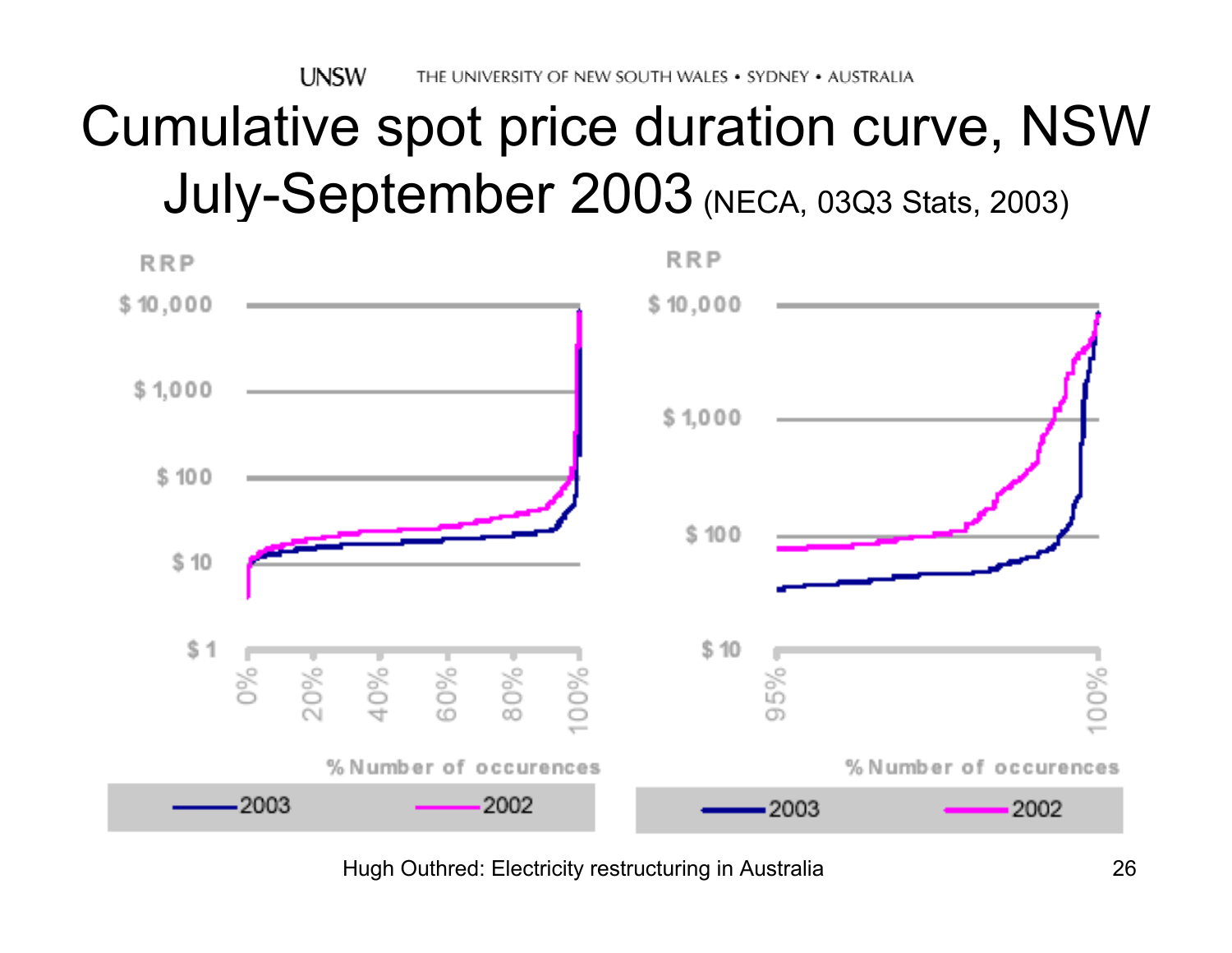**UNSW** THE UNIVERSITY OF NEW SOUTH WALES . SYDNEY . AUSTRALIA

#### Running weekly accumulation of (336) RRPs & cumulative price threshold (CPT) (NECA, 03Q2 Stats, 2003)

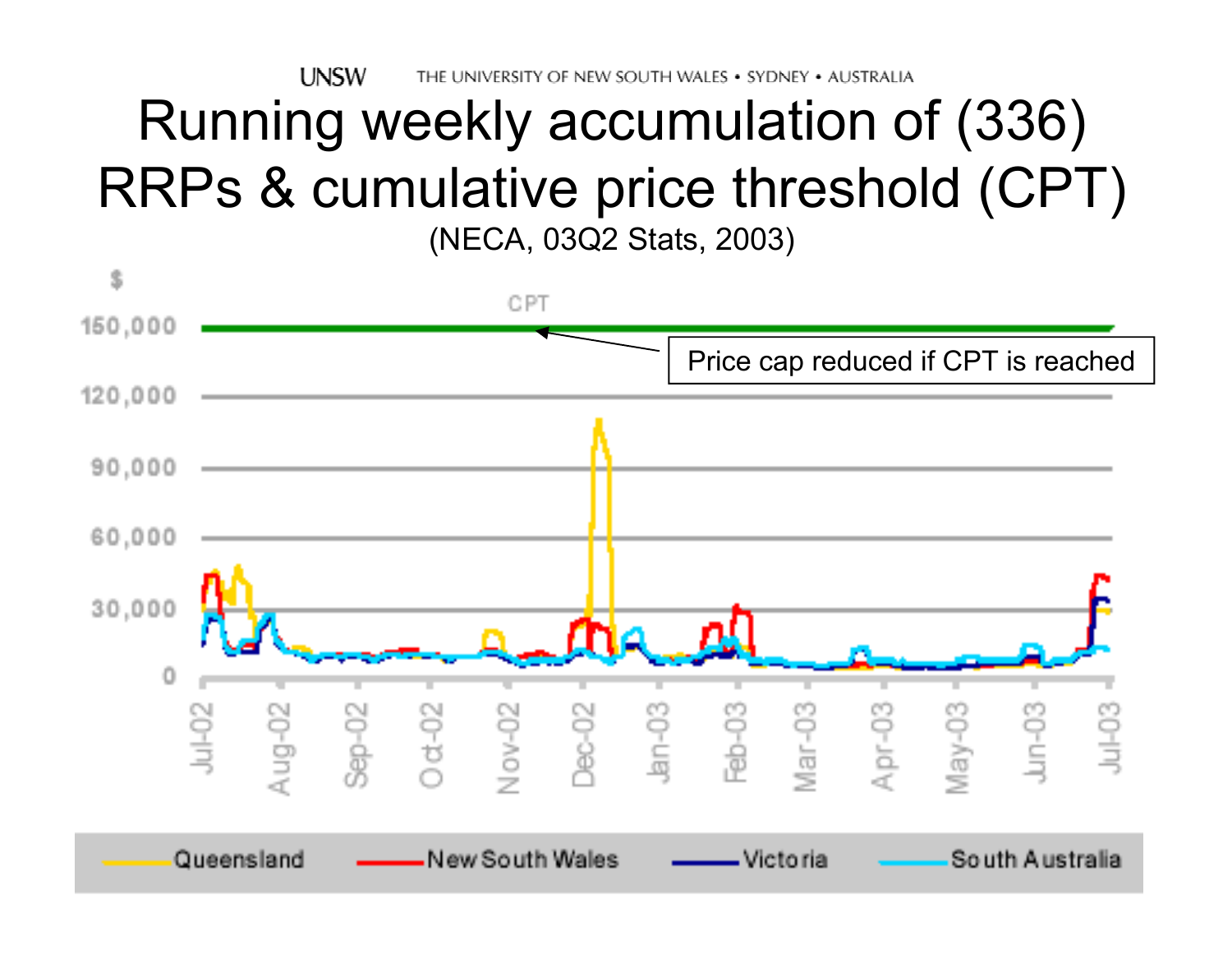### Smoothed NEM Regional Ref Prices (RRPs) since market inception (NECA, 03Q3 Stats, 2003)

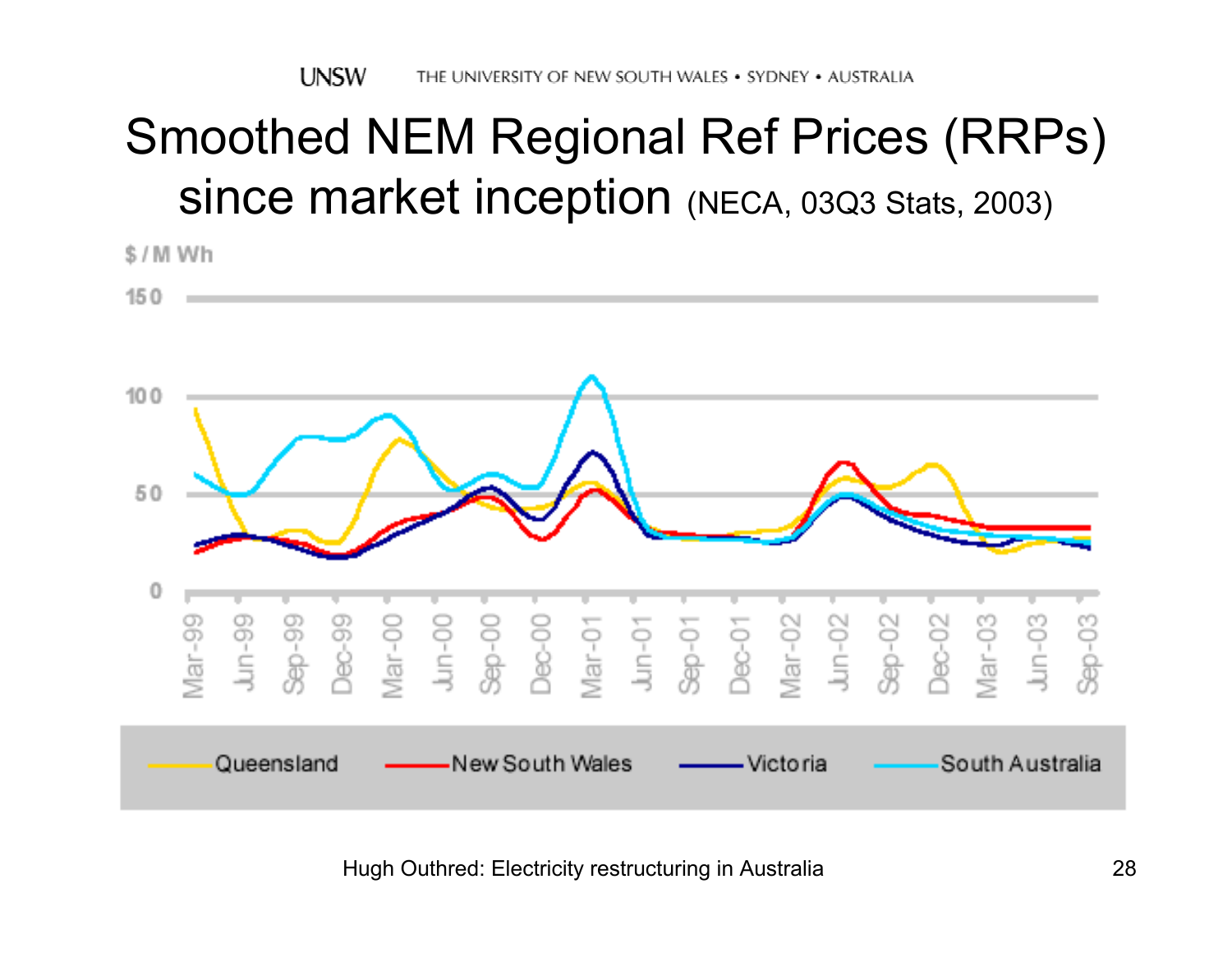#### NEM quarterly spot price volatility (range of central 75% of spot prices divided by median) (NECA, 03Q3 Stats, 2003)



Hugh Outhred: Electricity restructuring in Australia 29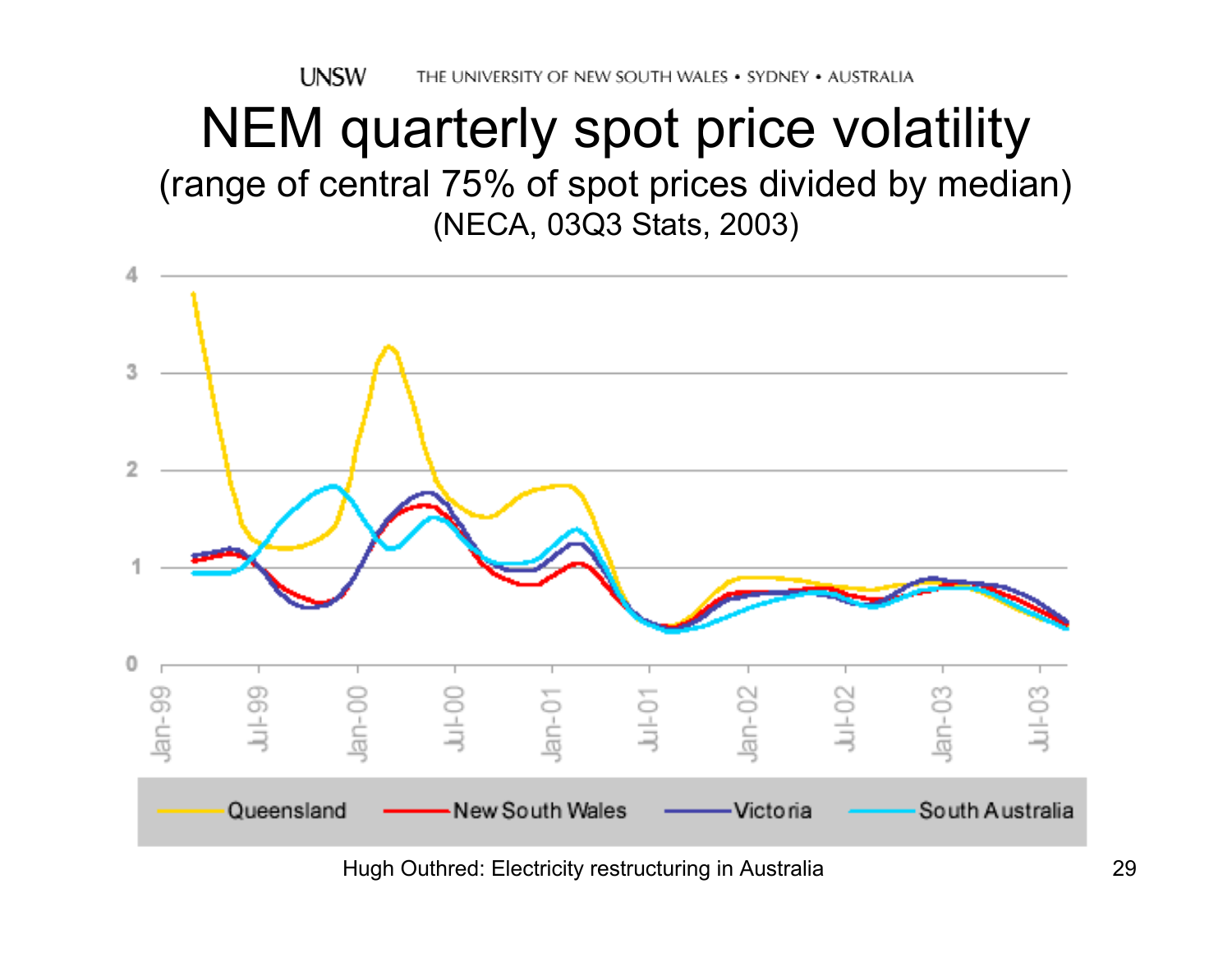#### Average one-year flat contract prices (NECA, 03Q3 Stats, 2003)

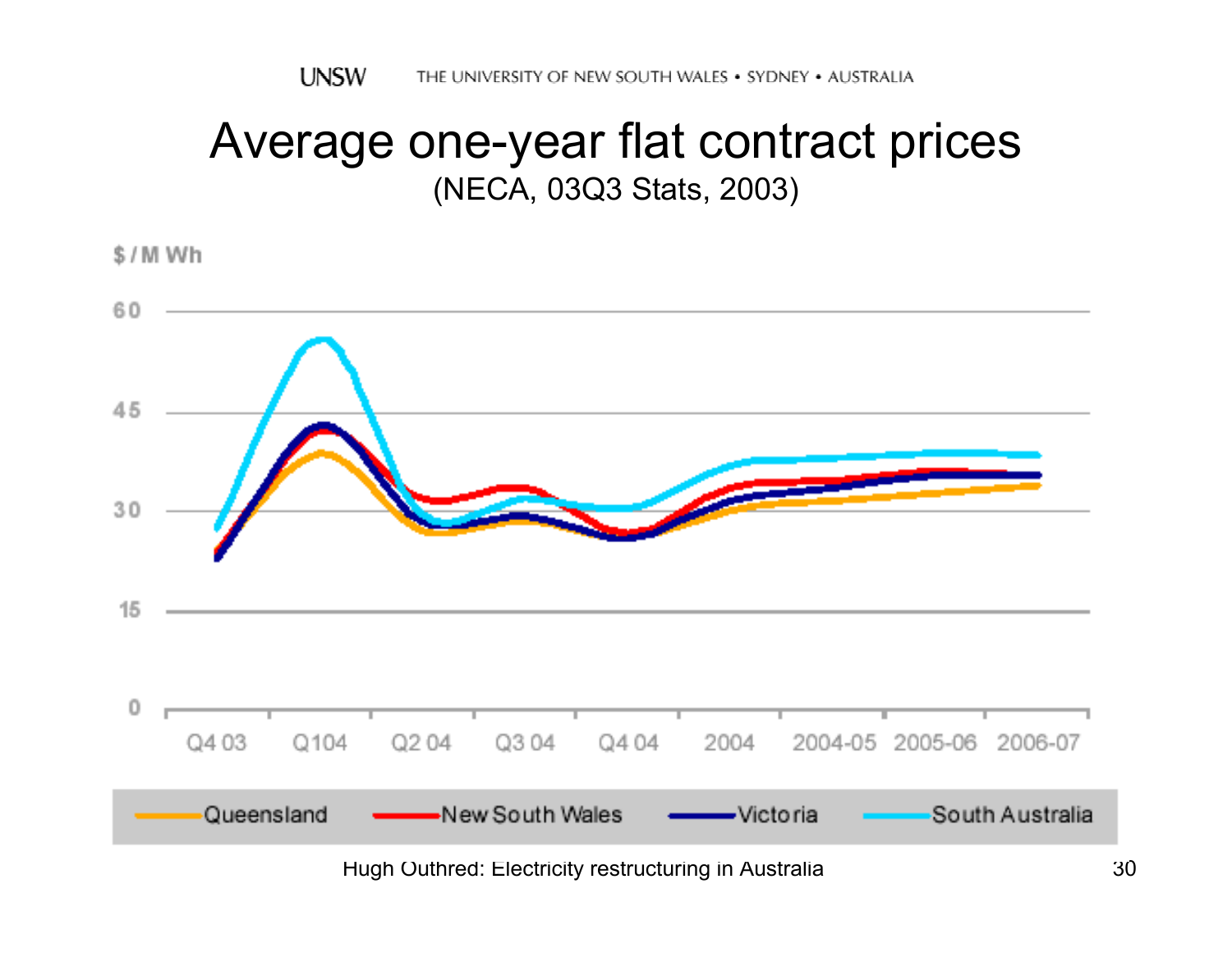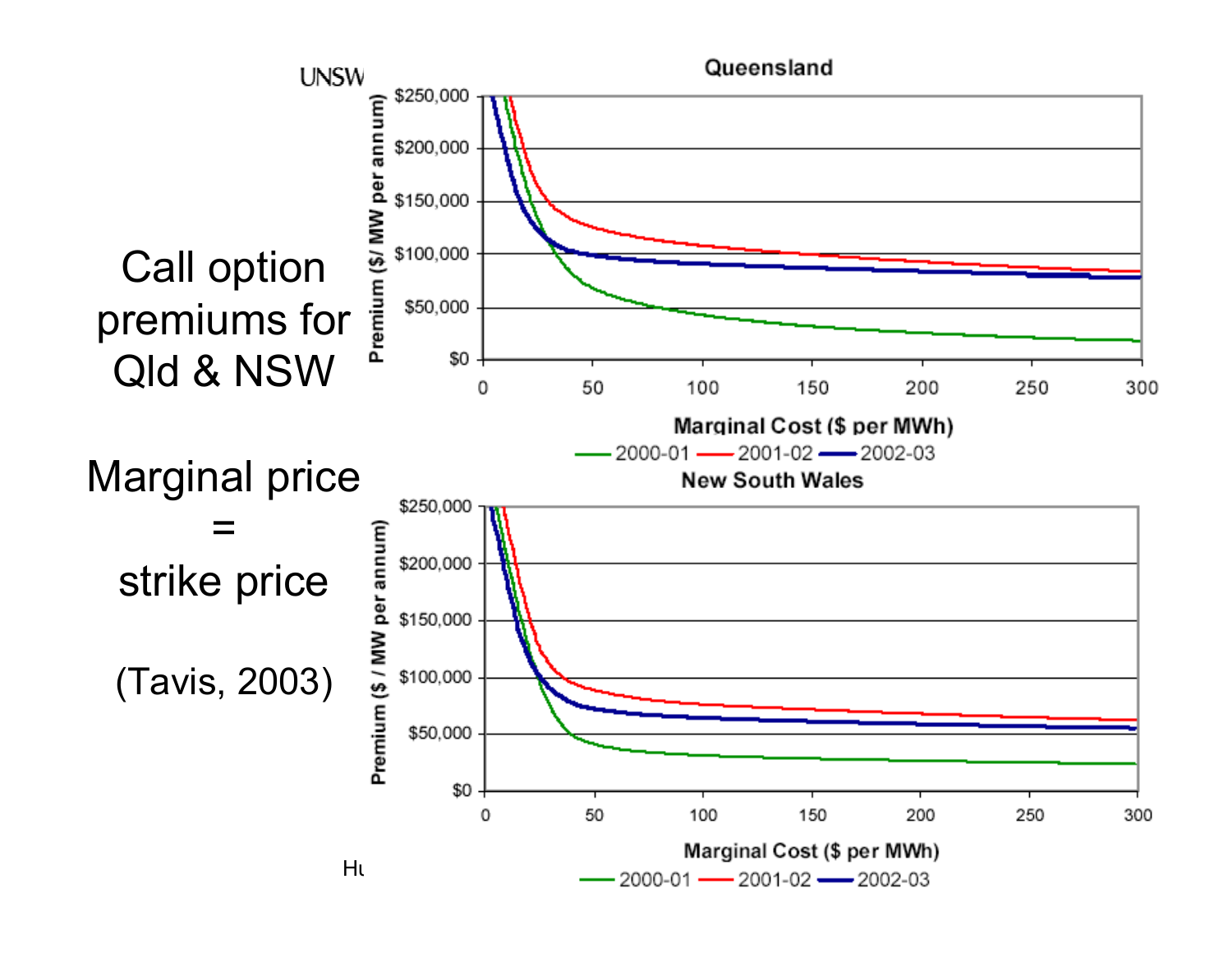# SOO: Projected gen'n & summer peak demand

(Medium growth + extreme weather: NEMMCO SOO, July 03)



2003/04 2004/05 2005/06 2006/07 2007/08 2008/09 2009/10 2010/11 2011/12 2012/13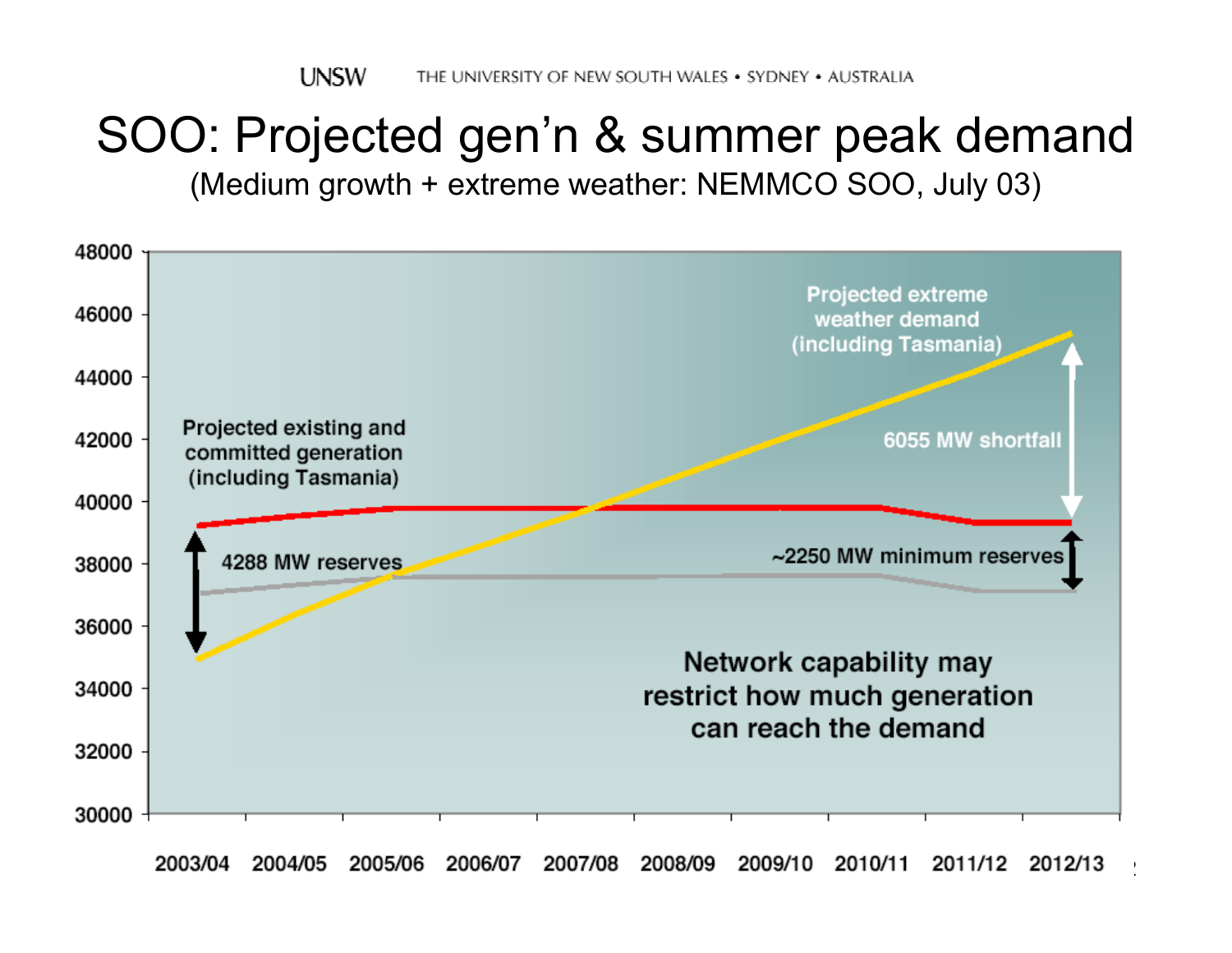#### SOO: Projected surplus reserves NEM states

(Medium growth + extreme (10% POE) weather, NEMMCO SOO, July 03)

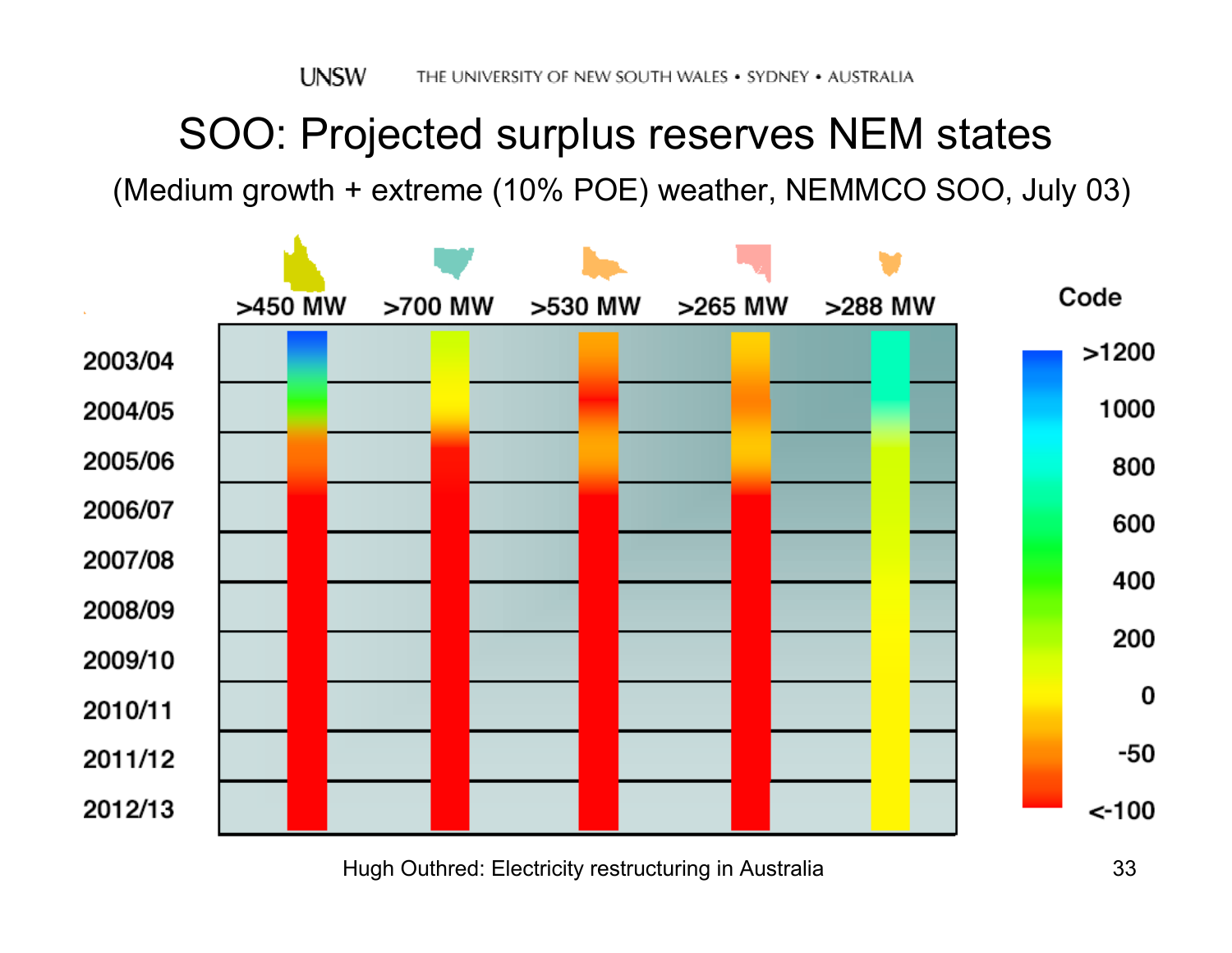#### Four key messages (NEMMCO SOO, July 03)

| 1. Demand growth       | <b>Strong in NSW and Queensland</b><br>1000-1400 MW a year NEM-wide  |
|------------------------|----------------------------------------------------------------------|
| 2. Reserves declining  | NEM-wide decline in reserves due<br>to demand                        |
| 3. Investment required | "Needle peaks" impact on mix of<br>base load - peaking - demand side |
| 4. Interconnection     | Will not by itself help supply-<br>demand balance beyond 2005-06     |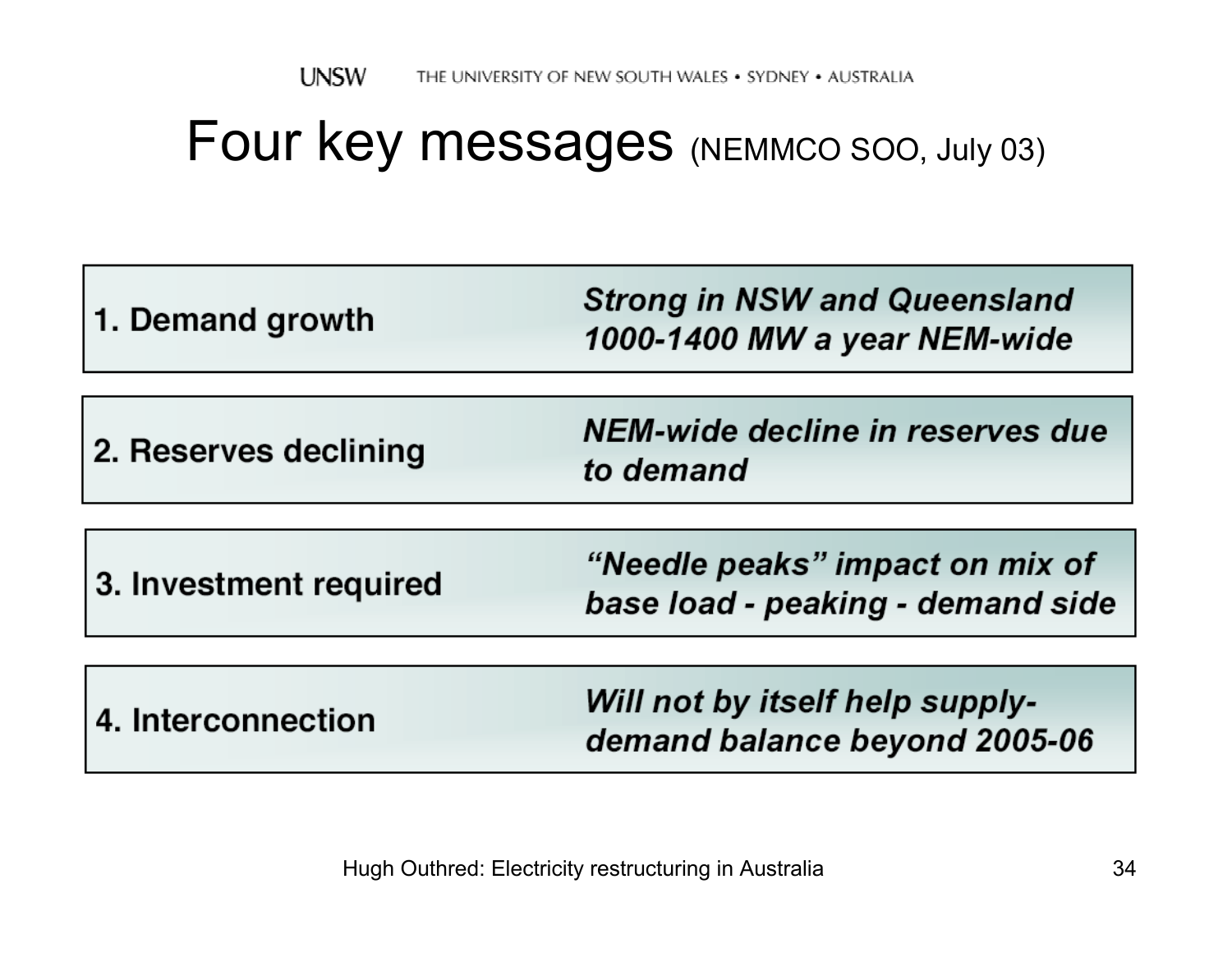Advanced or publicly announced generation projects by fuel type & compared to expected reserve deficit in 2008/09

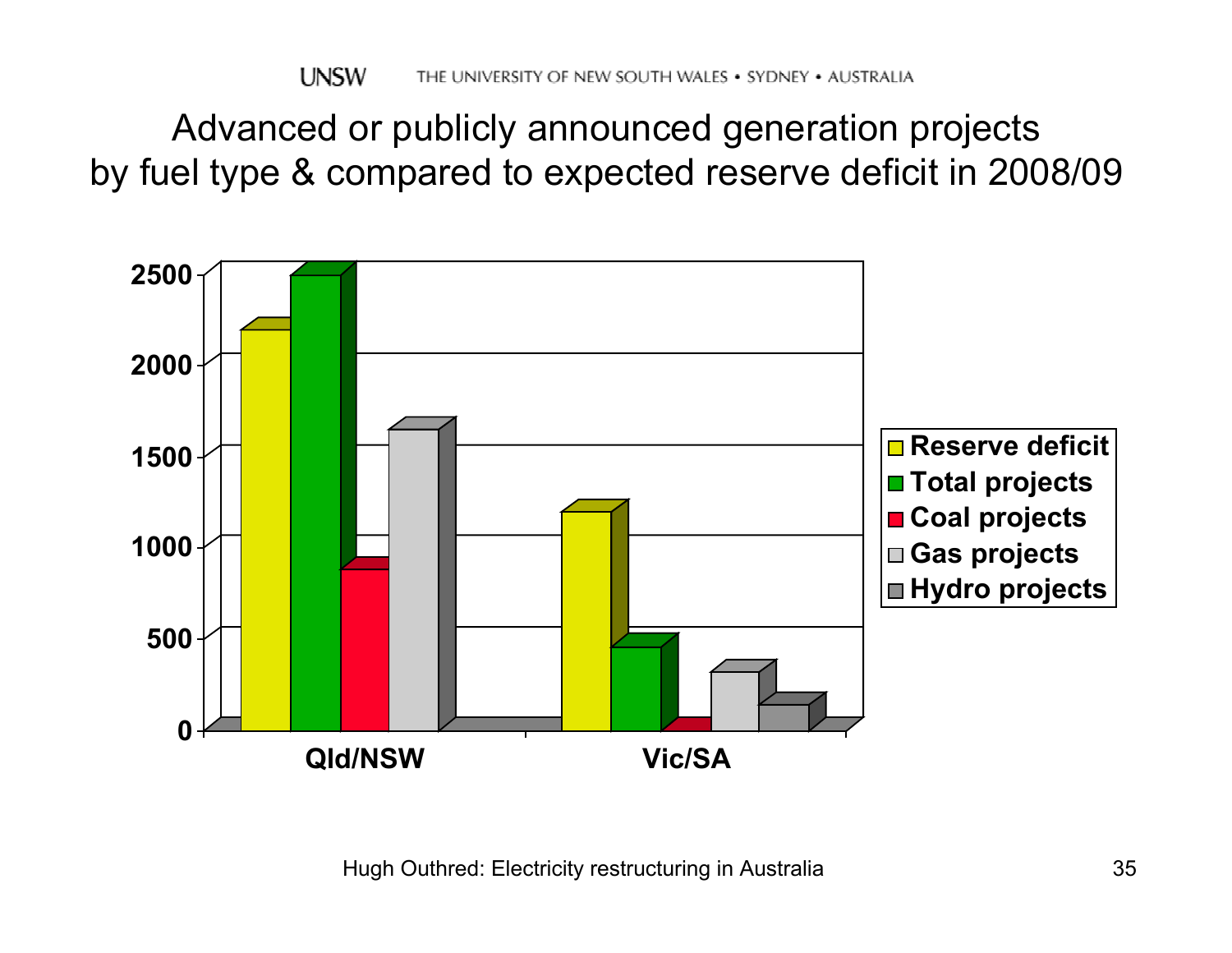## Potential market design enhancements

- AS, spot & derivative market issues (NEM & retail):
	- Potential to improve FCAS & NCAS arrangements
	- Boundary between FCAS & 5/30 minute spot market
	- More market regions to improve network representation
	- Monopoly derivative market compatible with spot market
	- Interval meters that record availability & quality of supply
	- Spot & forward retail tariffs that include FCAS & NCAS
- • Network services:
	- Spot & forward network service tariffs that include NCAS
	- Resolve conflict between merchant & regulated network services
- Sustainability:
	- Emission taxes/permits plus support for innovation